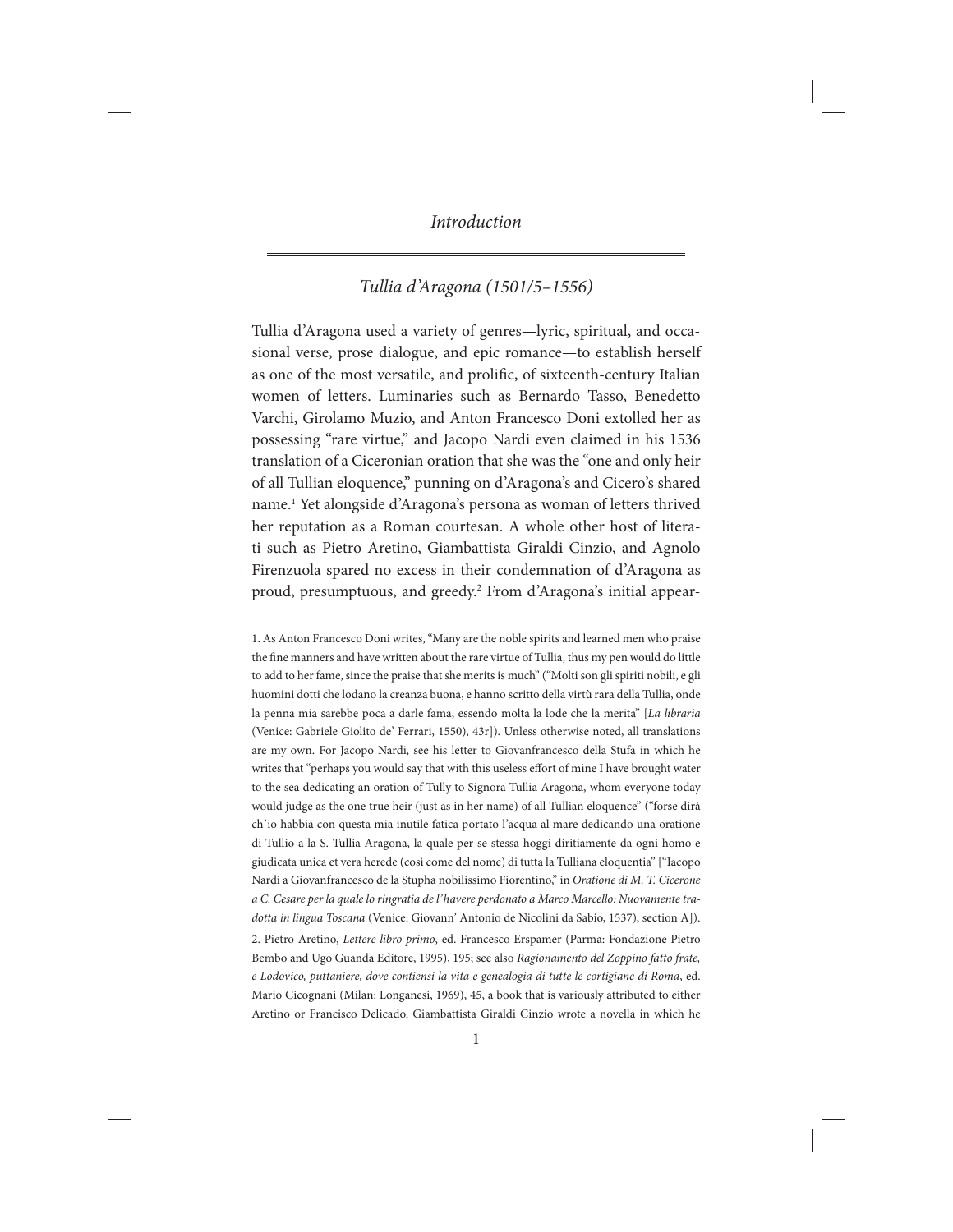ance on the public stage, her persona is doubled and ambiguous; she is both a courtesan and woman of letters, an object of vilification and admiration. In truth, d'Aragona walked a thin line between ignoring or eliding these representations and turning them to her own advantage. Her self-fashioning is an excellent example of the concept of negotiation employed by early modern women writers as she picks and chooses when to emphasize her role as a courtesan and when, admittedly more often, she instead orchestrates her figuration as an author.<sup>3</sup>

D'Aragona was one of the so-called honest courtesans, of which Veronica Franco constitutes the best-known exemplar.<sup>4</sup> As Georgina Masson pointed out long ago, however, d'Aragona carved a niche for herself as the "intellectual courtesan," or, as Domenico Zanrè rephrased it, perhaps with a touch of irony, the "courtesan of the academicians."5 Numerous of her poetic interlocutors commented on her intellectual qualities, and Duke Cosimo I even exempted her from having to wear the yellow veil required of sex workers owing to her "rare knowledge of poetry and philosophy."6

paints an unflattering portrait of d'Aragona (*Gli ecatommiti, ovvero cento novelle* [Florence: Borghi, 1834], 43–47). Finally, see Agnolo Firenzuola, *Opere*, ed. Adriano Serloni (Firenze: Sansoni, 1958), 383, 941. This list of the authors who vituperated d'Aragona is partial.

<sup>3.</sup> On the concept of negotiation among early modern European women writers, see Ann Rosalind Jones, *The Currency of Eros: Women's Love Lyric in Europe, 1540–1620*  (Bloomington: Indiana University Press, 1990), esp. 2–6.

<sup>4.</sup> There is a Hollywood film, for example, based on Franco's life, entitled *Dangerous Beauty* (1998). For an excellent scholarly treatment, see Margaret F. Rosenthal, *The Honest Courtesan: Veronica Franco, Citizen and Writer in Sixteenth-Century Venice* (Chicago: University of Chicago Press, 1992).

<sup>5.</sup> See Georgina Masson, "Tullia d'Aragona, the Intellectual Courtesan," in her *Courtesans of the Italian Renaissance* (New York: St. Martin's Press, 1976), 88–131, and Domenico Zanrè, "Courtesans and the Academicians," in his *Cultural Non-Conformity in Early Modern Florence* (Burlington, VT: Ashgate, 2004), 141–64.

<sup>6.</sup> See ASF, Magistrato supremo 4307, 69v–70r. Bernardo Tasso in a sonnet titled "Anima pura, di virtute ardente" published in his 1534 edition of the *Amori* referred to her "intelletto divino"; see his *Rime*, ed. Domenico Chiodo and Vercingetorige Martignone, 2 vols. (Turin: Res, 1995), 1:204. For other poems that refer to her intellectual abilities, see 51 and 94 in this edition. For fuller narration of the yellow veil incident, see Salvatore Bongi, "Il velo giallo di Tullia d'Aragona," *Rivista critica della letteratura italiana* 3, no. 3 (1886): 85–95, and, more recently, Deana Basile, "*Fasseli gratia per poetessa*: Duke Cosimo I de' Medici's Role in the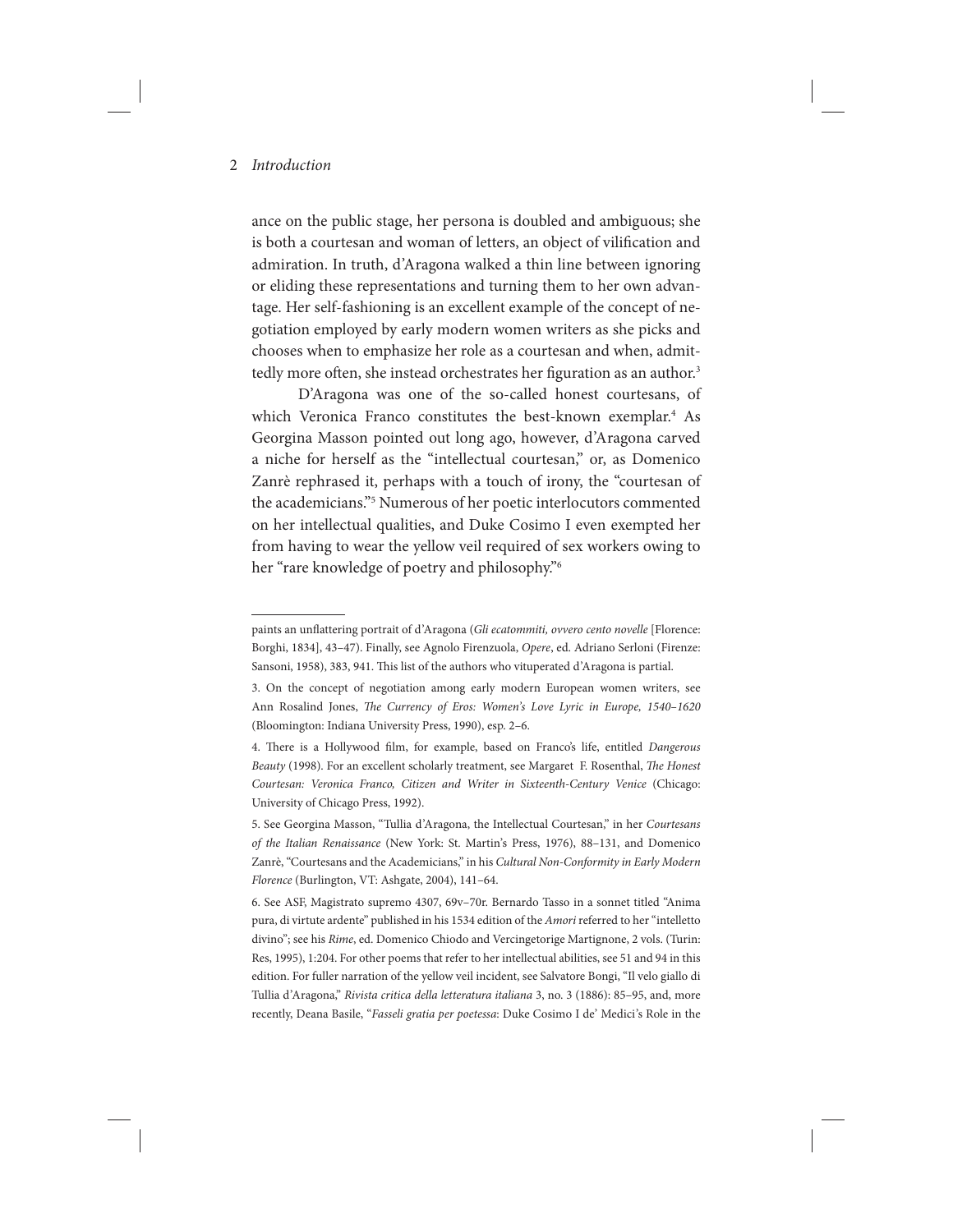D'Aragona thus managed two careers—as a courtesan and as a writer—and there are traces of both in the archives and libraries of Italy. She emerged early in the history of printed publications by living women, second only to Vittoria Colonna, Roman noblewoman and friend of Michelangelo, whose unauthorized *canzoniere* was published in 1538, and a year before the Neapolitan noblewoman Laura Terracina, whose work appeared in print in 1548.<sup>7</sup> Although the question of whether women chose to publish their work or circulate it in manuscript was fraught with a number of different considerations based on rank and social networks, participation in a court milieu, geographical location, as well as concerns regarding reputation, it is undoubtedly true that printing—whether by choice or through the reality or the fiction of someone else promoting their work—meant a much wider circle of readers and therefore a greater possibility of influencing other writers, male and female.<sup>8</sup>

D'Aragona's *Poems by Tullia di Aragona and by Others to Her (Rime della signora Tullia di Aragona; et di diversi a lei)* represents the

Florentine Literary Circle of Tullia d'Aragona," in *The Cultural Politics of Duke Cosimo I de' Medici*, ed. Konrad Eisenbichler (Aldershot, UK: Ashgate, 2001), 135–47.

<sup>7.</sup> See Vittoria Colonna, *Rime della divina Vittoria Colonna, marchesa di Pescara* (Parma: [Antonio Viotti], 1538), and Laura Terracina, *Rime dela Signora Laura Terracina* (Venice: Gabriel Giolito de Ferrari, 1548). Although Colonna was more famous, one wonders if Terracina actually might have been the more popular and widely read poet as EDIT 16 (Censimento delle edizioni italiane del XVI secolo) now lists forty-one entries for her works again Colonna's twenty-five (as of May 2012). Virginia Cox suggests that the publisher Giolito promoted both d'Aragona and Terracina as heirs to Colonna's poetic mantle (*Women's Writing in Italy, 1400–1650* [Baltimore: Johns Hopkins University Press, 2008], 80–81). Francesco Bausi has suggested that in 1547, after Colonna's death, d'Aragona is being proposed (by her literary benefactors Muzio and Varchi) as Colonna's "legitimate" successor (" 'Con agra zampogna': Tullia d'Aragona a Firenze (1545–48)," *Schede umanistiche* 2, n.s. [1993]: 61–91, at 74).

<sup>8.</sup> On the difference between scribal publication and print publication, see the following works by Brian Richardson: "From Scribal Publication to Print Publication: Pietro Bembo's *Rime*, 1529–1535," *Modern Language Review* 95, no. 3 (2000): 684–695; *Printing, Writers and Readers in Renaissance Italy* (Cambridge: Cambridge University Press, 1999), 49–57, 77–80, 101–4; "Print or Pen? Modes of Written Publication in Sixteenth-Century Italy," *Italian Studies* 59 (2004): 39–64; and Manuscript Culture in Renaissance Italy (Cambridge: Cambridge University Press, 2009). For its relevance particularly to women authors, see Cox, *Women's Writing*, xxvi–xxvii.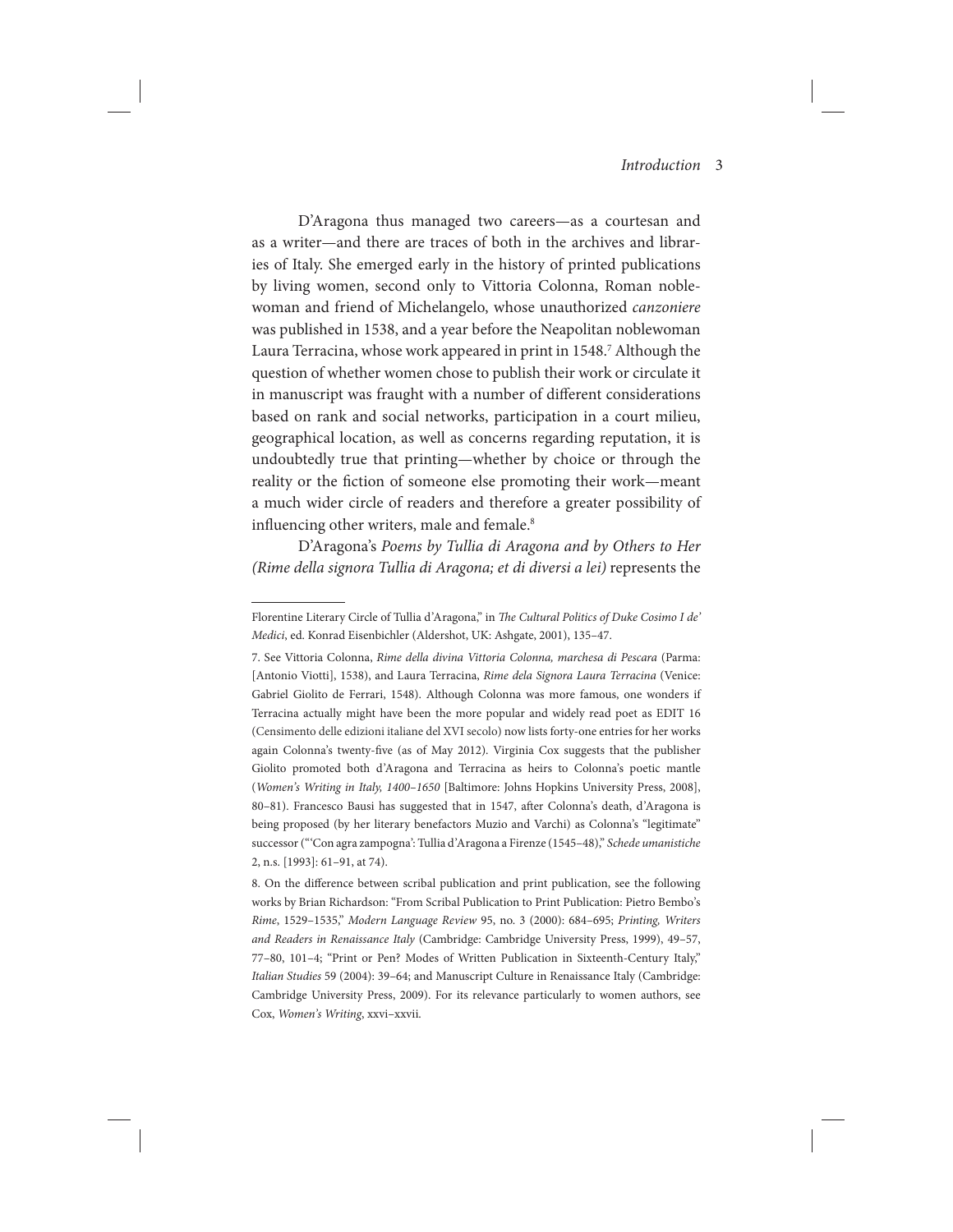first example of the choral anthology in the Italian lyric tradition.<sup>9</sup> The choral anthology differed from the lyric anthology, a genre that was to have an even wider diffusion in the sixteenth century, in its attribution to a single author, even though a number of different authors may have contributed to it; the lyric anthology comprised lyric poetry by many different authors and is usually catalogued under the editor's name. D'Aragona's *canzoniere* differs from other sonnet sequences, in that her text includes sonnets by a wide range of other authors, thus embodying and enacting the social nature of Petrarchism.<sup>10</sup> She makes extensive use of the *proposta/risposta* (proposal/response) model of verse exchange in which she calls on others, and is herself called on, to exchange sonnets regarding a particular topic. Moreover—and this is d'Aragona's true novelty—she is the first to publish the sonnets side by side, thus reinforcing their dialogic nature. This literary dialogue with contemporary men of letters helps to buttress her own reputation as an author. Yet the effect is reciprocal. Many of these poets are remembered today thanks to their association with Tullia d'Aragona.<sup>11</sup> Until now, no modern edition or translation exists that replicates the order of d'Aragona's original *canzoniere* in its entirety.12

9. For the use of the term "choral anthology," see Victoria Kirkham, "Laura Battiferra degli Ammannati's First Book of Poetry: A Renaissance Holograph Comes Out of Hiding," *Rinascimento* 36 (1996): 351–91.

10. For an extensive discussion of how d'Aragona's text figures in the development of the structure of *canzonieri*, see my " 'Di sangue illustre & pellegrino': The Eclipse of the Body in the Lyric of Tullia d'Aragona," in *The Body in Early Modern Italy*, ed. Julia L. Hairston and Walter Stephens (Baltimore: Johns Hopkins University Press, 2010), 158–75.

11. Ann Rosalind Jones gives fuller expression to the reciprocity of the *proposta/risposta*  structure and of the mutual benefits afforded each of the poetic correspondents in her "Surprising Fame: Renaissance Gender Ideologies and Women's Lyric," in *The Poetics of Gender*, ed. Nancy K. Miller (New York: Columbia University Press, 1986), 74–95, "Enabling Sites and Gender Difference: Reading City Women with Men," *Women's Studies* 19, no. 2 (1991): 239–49, and *Currency of Eros*, 81–82 and 103–17.

12. The only available modern edition of d'Aragona's poetry is the one that Enrico Celani put together in 1891: *Le rime di Tullia d'Aragona, cortigiana del secolo XVI*, ed. Enrico Celani (Bologna: Commissione per i testi di lingua, 1968 [1891]). As Ann Jones first noted, however, it dismantles the structure and order of the sonnets as they appeared in the sixteenth-century editions; see *Currency of Eros*, 212n35. More recently, Elizabeth Pallitto has also published an edition, with facing-page translation, but it is partial in that it does not include the fourth and fifth sections of d'Aragona's original edition; see Tullia d' Aragona,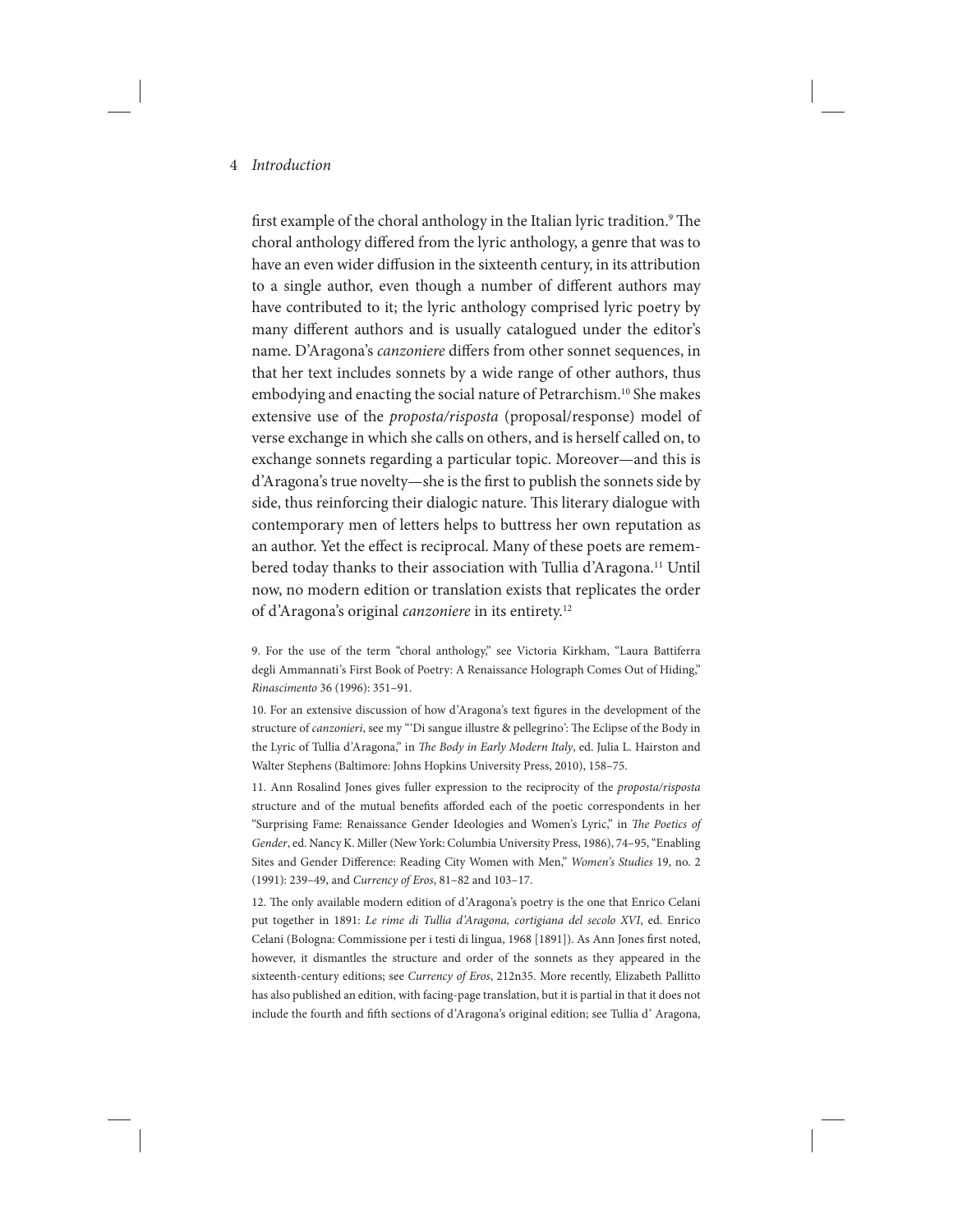A supplementary section to this edition also includes other poetic exchanges and a miscellany of recently discovered unpublished or virtually unknown sonnets, mostly from d'Aragona's later years. These poems are important because they provide us with information about her ongoing literary activities and search for patrons in the years subsequent to her return to Rome in October 1548.13 I have also included variant manuscript versions of poems by d'Aragona as well as the few spiritual poems that she published after the appearance of her choral anthology. Finally, this volume furnishes complete transcriptions and translations of d'Aragona's autograph letters to Benedetto Varchi, as well as a previously unknown autograph letter to Francesco de' Pazzi, a family friend of the Strozzi.<sup>14</sup> Details about just how closely d'Aragona socialized with various members of the Strozzi family and over how many years marks another novelty of this volume.

The same year that d'Aragona published her *Poems by Signora Tullia di Aragona and by Others to Her* she also published a prose work entitled *On the Infinity of Love (Dialogo della signora Tullia d'Aragona della infinità di amore)*. 15 As the title indicates, the interlocutors— Tullia d'Aragona, Benedetto Varchi, and Lattanzio Benucci—discuss whether it is possible to love within limits. They are at d'Aragona's home, presumably in Florence, and there are a number of other men

*Sweet Fire: Tullia d'Aragona's Poetry of Dialogue and Selected Prose*, ed. and trans. Elizabeth A. Pallitto (New York: George Braziller, 2005).

<sup>13.</sup> See, for example, P. Renée Baernstein and Julia L. Hairston, "Tullia d'Aragona: Two New Sonnets," *MLN* 123, no. 1 (2008): 151-59, for more background on two of these poems.

<sup>14.</sup> For discussion of d'Aragona's letters, see Fiora A. Bassanese, "Selling the Self; or, The Epistolary Production of Renaissance Courtesans," in *Italian Women Writers from the Renaissance to the Present: Revising the Canon*, ed. Maria Marotti (University Park, PA: Pennsylvania State University Press, 1996), 69–82, and Maritere López, "The Courtesan's Gift: Reciprocity and Friendship in the Letters of Camilla Pisana and Tullia d'Aragona," in *Discourses and Representations of Friendship in Early Modern Europe, 1500–1700*, ed. Daniel T. Lochman, Maritere López, and Lorna Hutson (Burlington, VT: Ashgate, 2010), 99–116.

<sup>15.</sup> For an excellent introduction to and translation of this dialogue, see Tullia d' Aragona, *Dialogue on the Infinity of Love*, ed. and trans. Rinaldina Russell and Bruce Merry (Chicago: University of Chicago Press, 1997). The most widely available modern Italian edition of the dialogue is "Dialogo della signora Tullia D'Aragona della infinità di amore," in *Trattati d'amore del Cinquecento*, ed. Giuseppe Zonta (Bari: Laterza, 1912), 185–248.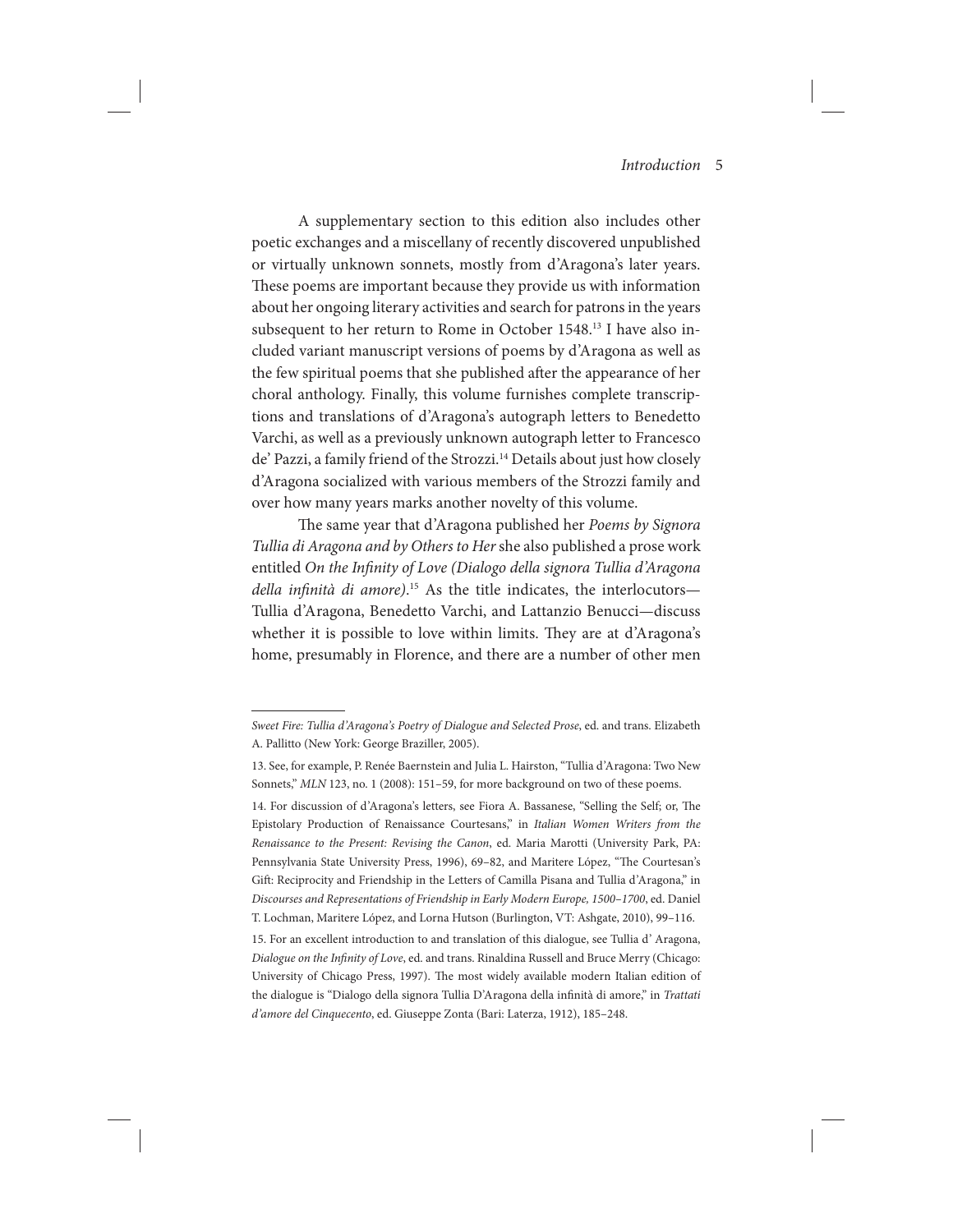present, although these men never speak.<sup>16</sup> Benucci himself only intervenes at the end of the discussion. The text represents a sustained and serious but also bantering and playful philosophical discussion between d'Aragona and Varchi that revises contemporary neo-Platonic tenets regarding the relation of the soul to the body.<sup>17</sup> And indeed it is d'Aragona's point of view that prevails, perhaps unsurprisingly, and emerges as innovative.

Both these works—*Poems by Signora Tullia di Aragona and by Others to Her* and *On the Infinity of Love*—figure the author Tullia d'Aragona as an intellectual and, at the same time, a woman of the world, experienced in the ways of love. D'Aragona's own references to herself as courtesan are never overt or strident (which contrasts with how Veronica Franco, for example, represents herself, and—perhaps for this reason—d'Aragona has had less appeal for twentieth-century sensibilities than Franco), yet they are present nevertheless and play an important role in d'Aragona's management of her doubled public persona.18

In her last work, an epic poem entitled *The Wretch, Otherwise Known as Guerrino (Il Meschino, altramente detto il Guerrino)*, published posthumously in Venice in 1560 by Giovan Battista and Melchiorre Sessa, d'Aragona maintains this doubled representation of herself as courtesan and intellectual, but with a variation. In the preface to the text, where she speaks in her own voice, she compares her former, younger self to the woman she has become, noting that "I …

16. For a discussion of the salon culture of d'Aragona, see Julie D. Campbell, "Tullia d'Aragona, Sperone Speroni, and the Inscription of Salon Personae," in her *Literary Circles and Gender in Early Modern Europe: A Cross-Cultural Approach* (Aldershot, UK: Ashgate, 2006), 21–49, and on the salon culture of sixteenth-century Italian women more generally, see Diana Robin, *Publishing Women: Salons, the Presses, and the Counter-Reformation in Sixteenth-Century Italy* (Chicago: University of Chicago Press, 2007).

17. See Lisa Curtis-Wendlandt, "Conversing on Love: Text and Subtext in Tullia d'Aragona's *Dialogo della infinità d'amore*," *Hypatia* 19, no. 4 (2004): 75–96, and Joan Gibson, "The Logic of Chastity: Women, Sex, and the History of Philosophy in the Early Modern Period," *Hypatia* 21, no. 4 (2006): 1–19.

18. Rinaldina Russell has pointed out two moments in d'Aragona's dialogue where she makes reference to herself as well-versed in the ways of love; see her introduction to the dialogue (27) and the passages and notes on 68 and 74; the corresponding pages in Zonta's edition are 201 and 207. For a similar reference in her verse, see sonnet 20.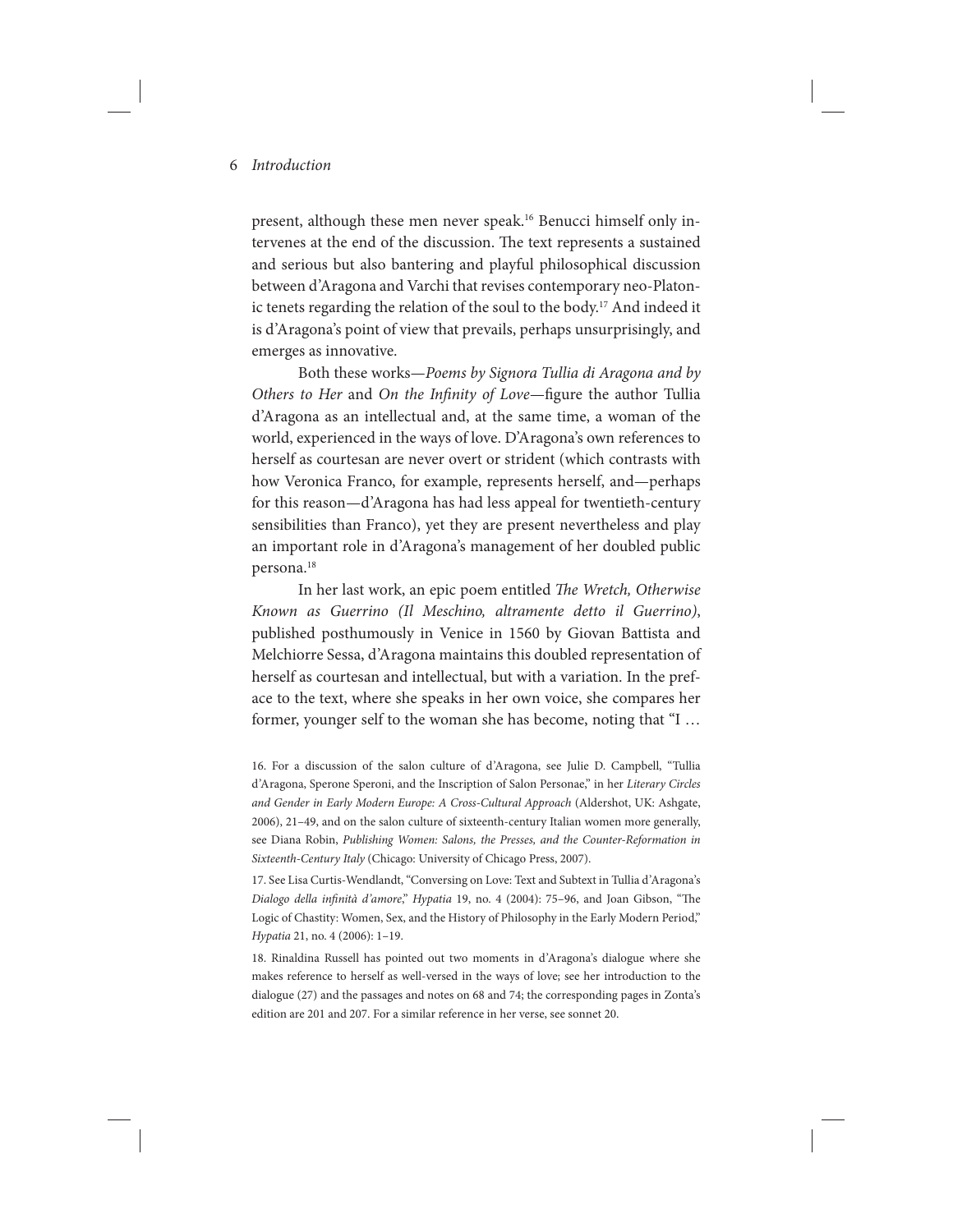in my earlier years had more experience of the world than now with more mature consideration I would wish to have had."19 Thus, she still presents herself as a woman with experience of the world, yet one who is now wiser and penitent. This change may be partially explained by the reformation of the Catholic Church and subsequent responses to it in Italy and Europe at large. The late 1540s and early 1550s were years of change and realignment that preceded more pronounced forms of suppression, as the Council of Trent's dictates spread and were reinforced. However, more personal reasons may account for d'Aragona's changing self-representation, namely, her age.<sup>20</sup> Already in some of the sonnets published in 1547 (and because of their interlocutors, likely not composed earlier than 1546) she begins to make reference to her "changing locks" and to health problems.<sup>21</sup> It is probable that she

20. Although it is true that in the preface she claims that her age is "not excessively mature age, but youthful and fresh" ("non soverchiamente matura, ma giovenile e fresca"), throughout the proems to the *canti* of the poem she ages as a narrator before our eyes, making reference to her need for vigor or her weakened strength or even the changing color of her hair; see cantos 9.2, 10.1; 17.1, 19.2, and 21.1.

21. Consider d'Aragona's request for exemption from the yellow veil to Duchess Eleonora: "Most illustrious and excellent Signora Duchess, Tullia Aragona, most humble servant of your illustrious Excellency, having taken refuge in Florence because of the recent transformations in Siena, and not behaving as the other women do, *in truth hardly ever leaving her room, much less the house because she feels ill in both soul and body*, beseeches Your Excellency, so that she will not be forced to leave, that she may deign to confer pardon by the most excellent and illustrious Duke, your consort, so that she may, if not make use of those few clothes left to her, as she seeks in her *capitolo*, at least not to be held to observe the yellow veil. And she, placing this among the many great obligations that she has with Your Excellency, will pray to God that he preserve you healthy and happy" ("Illustrissima et Eccellentissima Signora Duchessa, Tullia Aragona, humilissima servitrice di Vostra Eccellenza Illustrissima, essendo rifuggita a Firenze per l'ultima mutazione di Siena, e non faccendo i portamenti, che l'altre fanno, *anzi non uscendo quasi mai d' una camera, non che di casa per trovarsi male disposta così dell'animo come del corpo* prega Vostra Eccellenza affine, che non sia costretta a partirsi, che si degni d'impetrarle tanto di grazia dall'Eccellentissimo e Illustrissimo Signor Duca, suo consorte, che ella possa, se non servirsi di quei pochi panni, che le sono rimasi per suo uso come supplica nel suo capitolo, almeno, che non sia tenuta alla osservanza del velo giallo. Et ella, ponendo questo con gli altri obrighi molti e grandissimi che ha con Sua Eccellenza pregerrà Dio, che la conservi sana, e felice" [ASF, Magistrato supremo 4307, I filza di suppliche e lettere, n. 1118 (n. interno 133); my emphasis]). Clearly, in this request to

<sup>19. &</sup>quot;Io … ho ne' primi miei anni avuta più notizia del mondo, che ora con miglior senno non vorrei aver avuta." Translation by John McLucas, see page 47.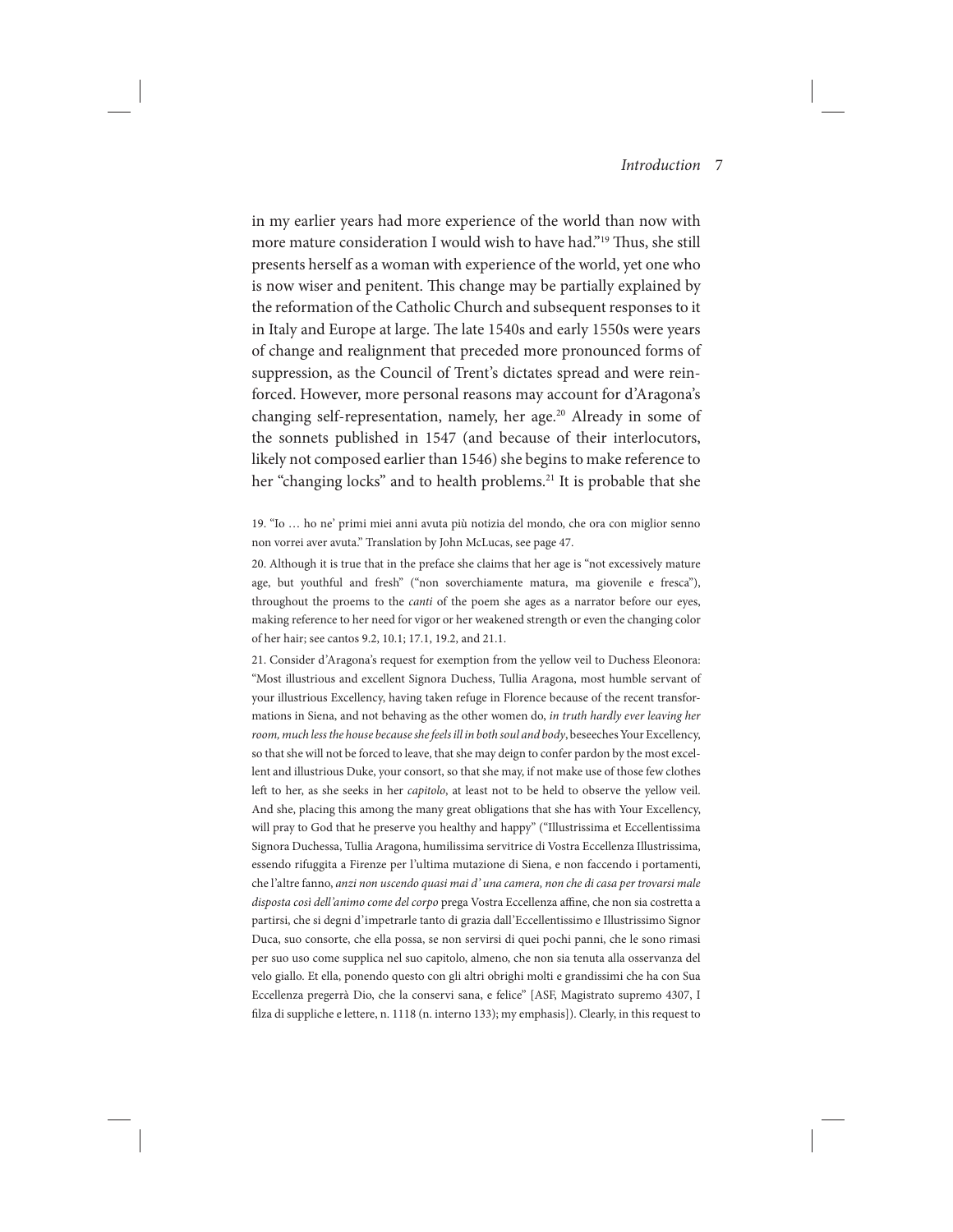had already begun the composition of her epic while in Florence, yet I doubt she completed it until sometime in the early 1550s.<sup>22</sup> Although some scholars have questioned d'Aragona's authorship of *The Wretch, Otherwise Known as Guerrino*, this edition presents several possible references to it (as well as to her dialogue) that I point out in the footnotes. Thus in all three of d'Aragona's works, she has taken care to present herself as both courtesan and woman of letters.

The aim behind this edition is thus not only to provide a complete and correctly organized corpus of poems by Tullia d'Aragona (along with several little known poetic exchanges between her and Benucci) and all extant letters to date but also to emphasize the layering of significance behind her own self-representations. In short, I hope to contextualize her as a woman who was active socially and culturally in the turbulent world of sixteenth-century Italy, whether it be Florence, Ferrara, Venice, or Rome.

# *Other Voice*

Whether Tullia d'Aragona deserves a seat at the feminist table has been a question of discussion in recent years. While Constance Jordan has said that d'Aragona "did not engage in overt protest," Janet Smarr has theorized instead that a "broader feminist argument is also explicitly

the duchess, d'Aragona's self-representation may well have been part of a larger rhetorical strategy, yet there are also several sonnets in which she refers to aging; see 50 and 58. Finally, in something of a backhanded compliment, Niccolò Martelli, in his second letter book (in manuscript), makes reference to her age only to say that she is still lovely: "Grace and virtue, generous Lady, because they are characteristics and enrichments of the mind and share more with the divine than with the human, do not succumb to the violence of years. Given that you are still young and beautiful, rather very beautiful, for the shape of your delicate face has the same lineaments that the Angel first had and kept until the last hour […]" ("La gratia et la virtù, generosa signora, per esser doti et ricchezze del animo et partecipare più del divino che del humano, non sogghiacciono alla violenza degli anni. Dato che anchora et giovane et bella sete, anzi bella tanto, ch 'l disegno del viso delicato ha quelle medesime sembianze che prima d'Angelo s'havea, et haverà per insino a l'ultima hora […]" [BNCF, Magliabechiano VIII 1447, f. 118]). The letter is dated 6 March 1546 (thus 1547 because in Florentine dating, the year began on March 25).

<sup>22.</sup> For an argument that she had begun the *Meschino* in Florence, see Gloria Allaire, "Tullia d'Aragona's *Il Meschino* as Key to a Reappraisal of Her Work," *Quaderni d'Italianistica* 16, no. 1 (1995): 33–50. Allaire's hypothesis is corroborated by sonnet 110.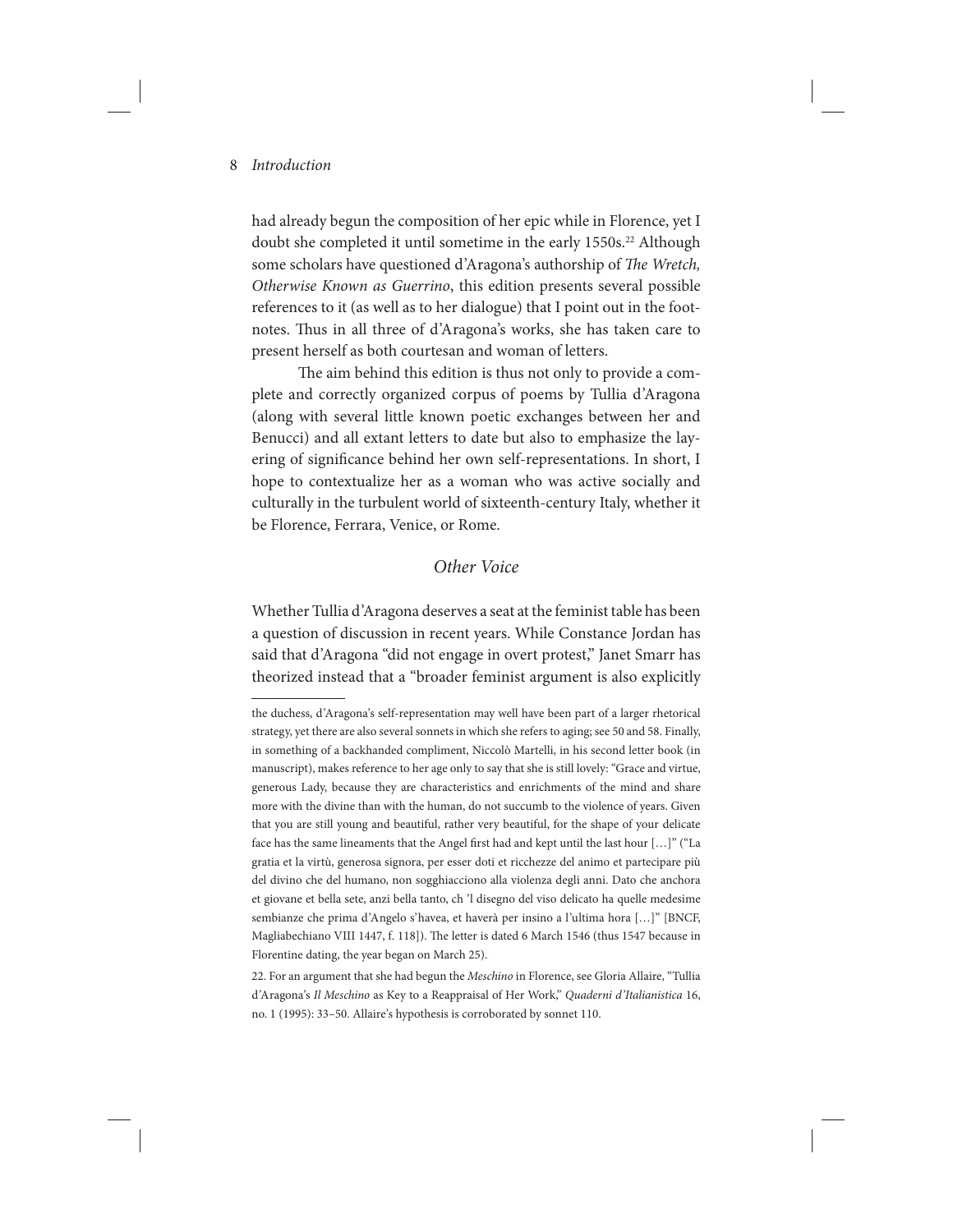part of her agenda."23 Smarr is referring to d'Aragona's *On the Infinity of Love*, and indeed it seems that most scholars who characterize her as feminist are referring primarily—if not solely—to her dialogue.24 D'Aragona's role as a courtesan may have shaped her contribution to the history of feminism and even limited the extent to which some scholars have allowed consideration of her participation in it.<sup>25</sup> Yet although she dons both the mantle of the courtesan as well as the garland of the woman of letters, it is perhaps her persistent, might one say obsessive, search for fame as an intellectual and woman writer that provides her best credentials. Smarr has rightly emphasized that "Tullia repeatedly—in her volume of poetry as well as here [in her dialogue]—sought to position herself in the center of a circle of admiring intellectuals, whose praises legitimized her participation in their intellectual and literary exchanges."26 Clearly d'Aragona's primary objective—fame—could only have been garnered through a cultural elite that was largely masculine.

Fame—from the Latin *fama*—is double-faced however, for notoriety can derive from high poetic praise as well as from dirtmongering gossip. This volume adds Tullia d'Aragona's own voice to the sixteenth-century figuration of who she was—a courtesan and a woman of letters. For readers—both then and now—this text offers an "other voice" of a woman author from a different social sphere than the other preeminent women authors of the time—the noblewomen Vittoria Colonna and Veronica Gambara. Although the poetry of d'Aragona touches on different topics, the idiom in which all three

23. Constance Jordan, *Renaissance Feminism: Literary Texts and Political Models* (Ithaca: Cornell University Press, 1990), 173, and Janet L. Smarr, *Joining the Conversation: Dialogues by Renaissance Women* (Ann Arbor: University of Michigan Press, 2005), 107.

24. The other authors who discuss d'Aragona's dialogue as contributing to feminist debate include Curtis-Wendlandt, "Conversing on Love" and Gibson, "The Logic of Chastity." The characterization of the dialogue as feminist makes an interesting counterpoint to the idea that Varchi was the primary author of the dialogue, as suggested by Aurelio Andreoli in *Intorno alla paternità di un dialogo del secolo decimosesto* (Pavia: Marelli, 1904).

25. Sarah Gwyneth Ross, for example, excludes queens, nuns, and courtesans on the basis that they are not the "culturally normal learned woman" in her *The Birth of Feminism: Woman as Intellect in Renaissance Italy and England* (Cambridge: Harvard University Press, 2009), 3.

26. Smarr, *Joining the Conversation*, 112.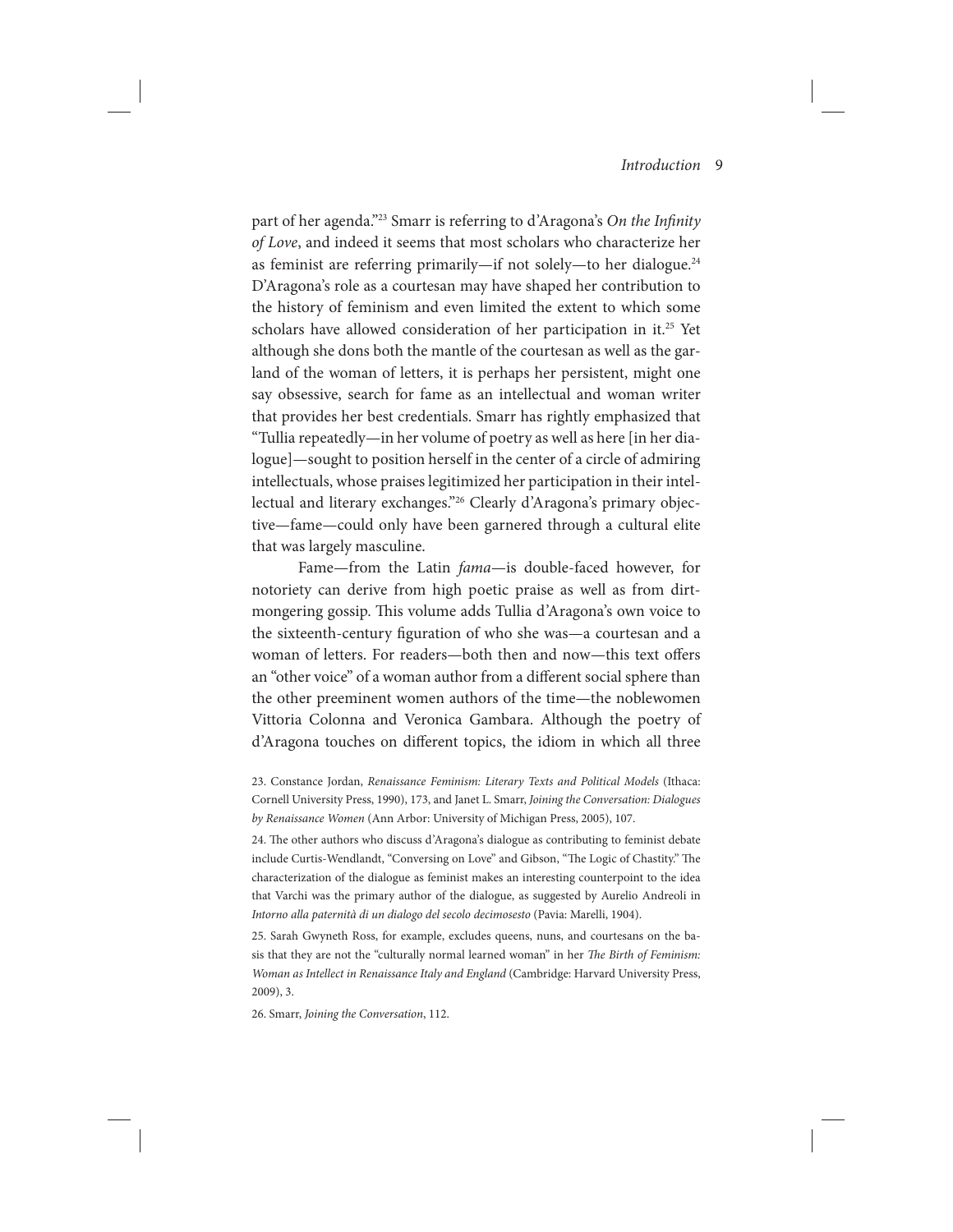wrote was remarkably similar—Petrarchist verse. Moreover, even though there were other courtesans who were writing and circulating their work before or at the same time as d'Aragona, she is nonetheless different from them too. Camilla Pisana, Imperia, and Francesca Baffa may have circulated their verse in manuscript or had a sonnet or two published, but the bulk of their production is lost to us.<sup>27</sup> None of them, it would seem, produced the magnitude of literary texts that d'Aragona did. Moreover, they did not present themselves as authors nor did their readers perceive them that way, whereas d'Aragona ardently strove to fashion an identity as author for herself, a quest that was quite successful.

# *Biography*

Much of d'Aragona's early biography is based on literary sources, primarily Girolamo Muzio's pastoral eclogue *Tirrhenia*, which first appeared in d'Aragona's choral anthology and then in a 1550 edition of his own *Eclogues*. 28 Muzio (1496–1576)—courtier, linguist, arbiter on

27. Camilla Pisana mentions a book of hers ("el mio libro") in a letter she write to Francesco Del Nero; see Angelo Romano, ed. *Lettere di cortigiane del Rinascimento* (Rome: Salerno, 1990), 34. Bandello claims that Imperia "was particularly fond of Italian poetry, wherein she had as teacher and stimulator our most genial friend Domenico Campana, called Strascino. She profited so much by his instruction that she composed and set to music, very agreeably, some sonnets and madrigals" ("Savoir-Vivre in a Courtesan's Parlor," in Morris Bishop, ed. and trans., *A Renaissance Storybook* [Ithaca: Cornell University Press, 1971], 121–22) ("non mezzanamente si dilettava de le rime volgari, essendole stato in ciò essortatore e come maestro il nostro piacevolissimo messer Domenico Campana detto Strascino; e tanto già di profitto fatto ci aveva che ella non insoavemente componeva qualche sonetto o madrigale" [*Le quattro parti de le novelle del Bandello*, ed. Gustavo Balsamo-Crivelli, 4 vols. (Turin: UTET, 1911) 4:84]). Francesca Baffa is the only published author among the other courtesans that I have mentioned, although very little is known about her; indeed, it's not known whether she was in fact a courtesan. Two of her sonnets appeared in Domenichi's *Rime di molti* in 1545 (see Cassola's 1544 madrigals). She also appears as an interlocutor in Giuseppe Betussi's dialogue on love, which Giolito published seven times in the sixteenth century (the first edition was published in 1543).

28. Girolamo Muzio, *Egloghe del Mutio iustinopolitano* (Venice: Gabriele Giolito, 1550), 25r–30v. Muzio also dedicated six other eclogues to d'Aragona in his volume; see 4r–24v. Celani included these in his edition of d'Aragona's *canzoniere*; see 136–90. I did not include them in the present edition. For the *Tirrhenia*, see pages 153–181 of this edition. For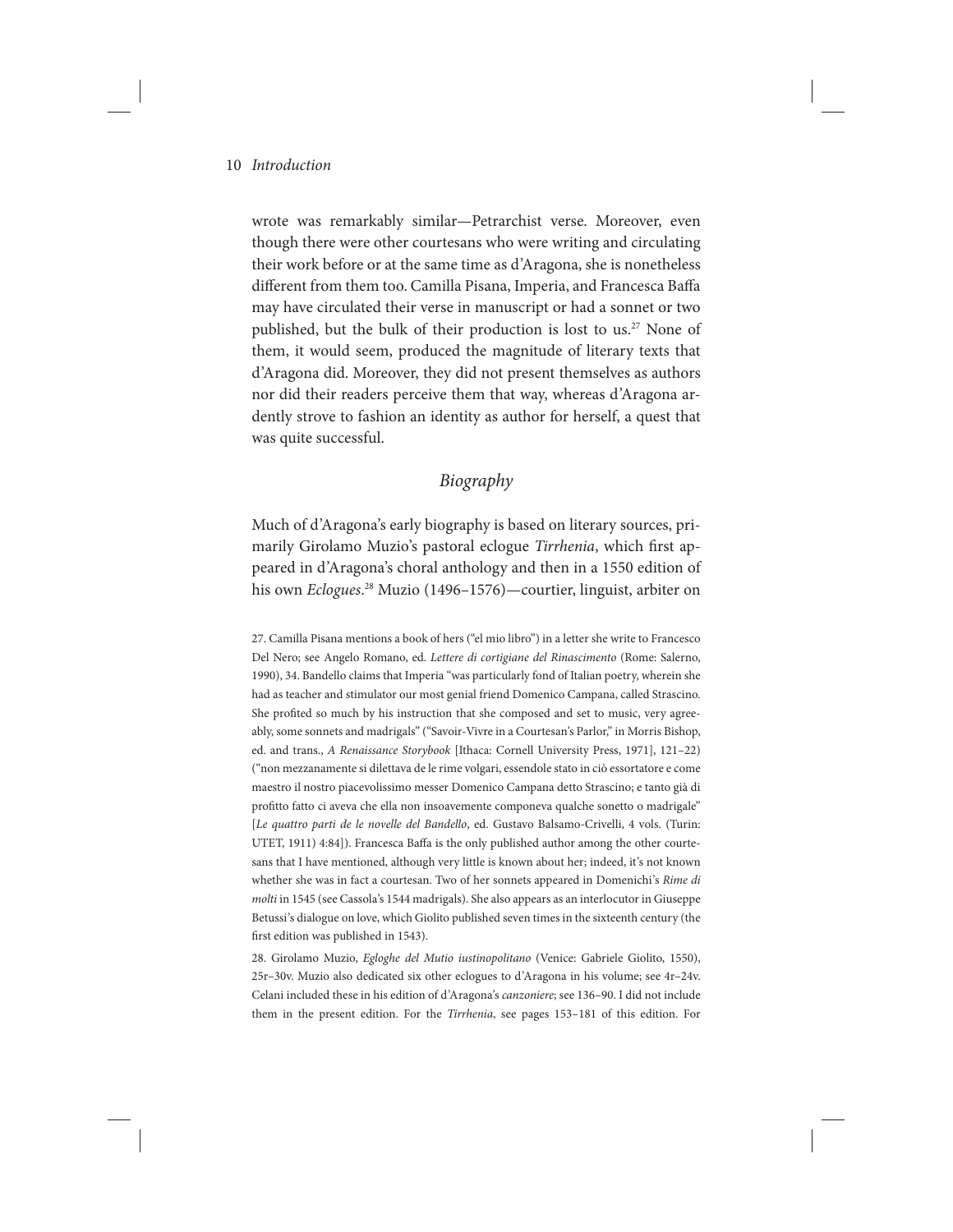questions of chivalry, and author of poetry and prose—was perhaps d'Aragona's greatest advocate and champion. He claims responsibility for shepherding her dialogue to publication and wrote numerous poetic compositions to and about her. Muzio declared that there was no more fitting place for such a glorious birth as that of Tullia d'Aragona than Rome: "a less illustrious place would not be fitting/ for such a grand conception, and glorious birth/ than the honored, triumphant riverbanks/ of the lofty Tiber."29

According to Muzio, d'Aragona's mother, Giulia, had come to Rome from Ferrara, city of her birth.<sup>30</sup> Recent discoveries have brought to light new elements regarding her identity. Up to now, d'Aragona's mother has always been called Giulia Campana, as she was named in a floor tomb in the Church of S. Agostino placed there in 1549.31 Yet a Sienese notarial document from 17 January 1519 names Giulia as the daughter of the Ferrarese Orsino Pendaglia, presumably a member—either natural or legitimate—of the noble family of Ferrara, where the family palace Palazzo Pendaglia still stands.<sup>32</sup> The same document also stipulates that Giulia Pendaglia was married to Africano Orlandini, a member of Sienese nobility, and that in the event of her husband's death, the third part of a house that was being donated to him by another member of the Orlandini family would

a modern edition of Muzio's poems to d'Aragona, see Girolamo Muzio, *Rime per Tullia d'Aragona*, ed. and annot. Anna Maria Negri (Pavia: Croci, 1996).

<sup>29. &</sup>quot;Et non si convenia men chiaro loco/ al gran concetto, e al glorioso parto,/ che l'honorate piagge triomphali/ de l'almo Tebro." See 178 for the Italian and 179 for the translation.

<sup>30.</sup> As for her Ferrarese origins, Muzio refers in his *Tirrhenia* eclogue to "questa tra le sponde/ nata del Re de' Fiumi" ("she, who had been born by the shores/ of the King of Rivers"); see 178 and 179. In addition, a document in the ASR calls both Tullia and her mother Ferrarese (Notai AC 4516, 65r). My sincerest thanks to James Nelson Novoa for apprising me of this document.

<sup>31.</sup> Campana's surname was only recorded in a floor tomb that existed in the Church of S. Agostino before the Vanvitelli restoration of 1756–60; see Vincenzo Forcella, I*scrizioni delle chiese e d'altri edificii di Roma dal secolo 11 fino ai giorni nostri*, 14 vols. (Rome: Tipografia delle scienze matematiche e fisiche, 1869–84), 5:47.

<sup>32.</sup> ASS, Notarile antecosimiano 1107, n. 1315. I thank Orsetta Baroncelli for the transcription of this document. Moreover, I am infinitely grateful to Philippa Jackson for sharing with me her various archival finds regarding d'Aragona, which include this document, among others, and her expertise regarding Siena more generally.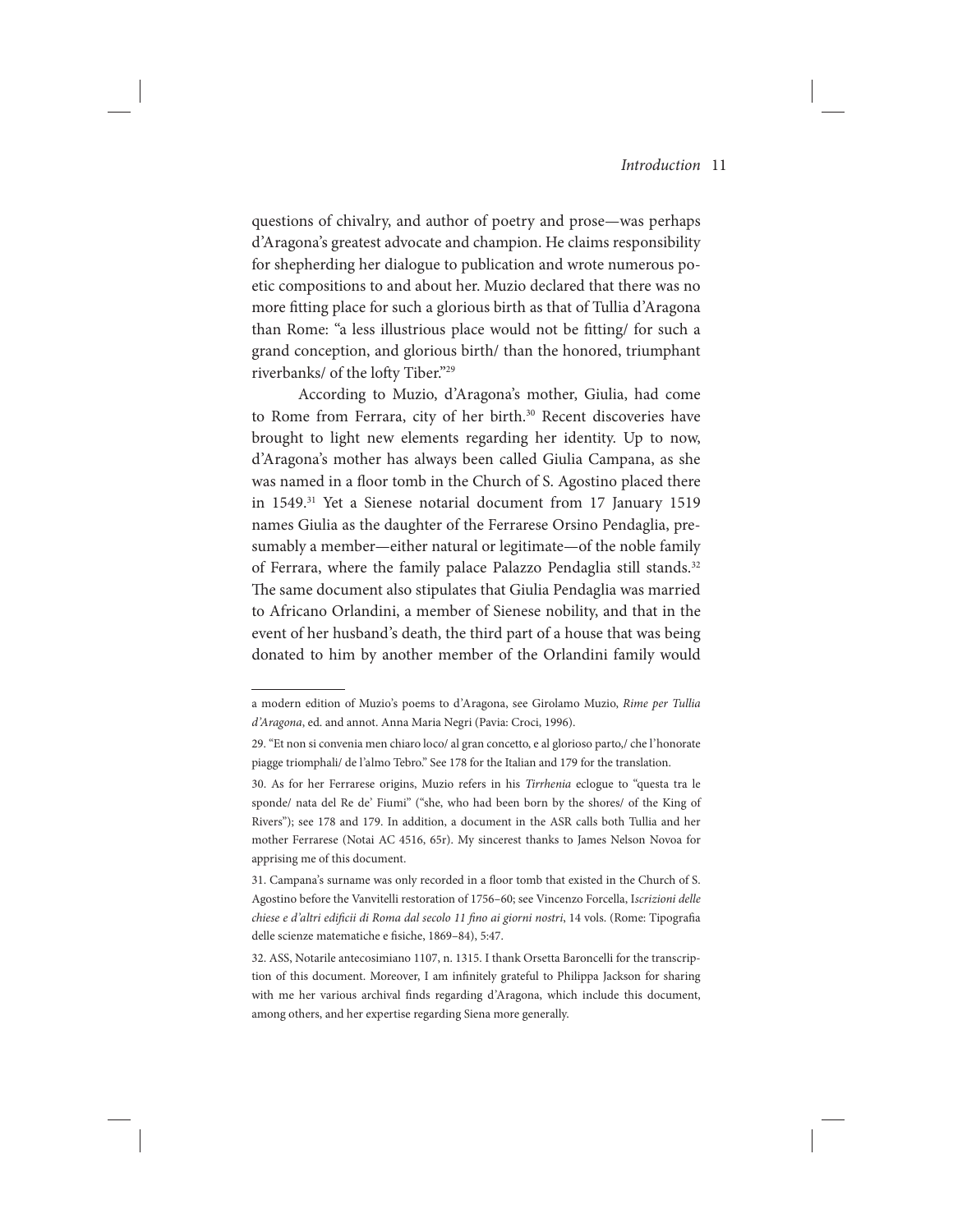devolve to the "respectable girl Tullia, daughter of Costanzo of the Palmieri of Naples and daughter of Lady Giulia, wife of the aforesaid Africano" as her future dowry.33 One must assume thus that Giulia later married again into the Campani family, but further research is needed.34 Unfortunately, these documents came to light long after this volume had been completed, and so I look forward in the future to delving further into the identities of these individuals instrumental in Tullia d'Aragona's adolescence.

Giulia Pendaglia's social status and respectable marriage make it difficult to paint her as the typical courtesan who then mandates that same destiny for her daughter, as the traditional narrative warrants. Although she clearly married well, something happened in the years after she set up the dowry for her daughter with the help of Enea Piccolomini.35 As is common with sex workers, she has simply been called Giulia Ferrarese in later documents, both historical and literary.<sup>36</sup> One particularly amusing tale regarding a "Giulia Ferrarese"

34. There is, in fact, a Sienese noble Campani family and Lattanzio Benucci's mother was named Girolama Campana.

35. See ASS, Notarile antecosimiano 696. I thank Philippa Jackson for informing me of the existence of this document and Orsetta Baroncelli for its transcription.

36. The instability of surnames in this period aside, sex workers (as indeed many lower-class workers) were known by their name followed by their geographical origin, thus Camilla Pisana, Angela Greca, or even the fictional Lozana Andalusa. The Roman census of 1527 already lists two Giulia Ferraresi; see Egmont Lee, ed. *"Descriptio Urbis": The Roman Census of 1527* (Rome: Bulzoni, 1985), 284–85; see also the 1549 tax on sex workers used to pay for the reparation of the S. Maria bridge, known today as the Ponte Rotto (ASR, camerale I, fabbriche, registro 1514, f. 13. I take this opportunity to correct what I said in my "Out of the Archive: Four Newly-Identified Figures in Tullia d'Aragona's *Rime della Signora Tullia di Aragona et di diversi a lei* (1547)" (*MLN* 118, no. 1 [2003]: 257–63) about putting the hypothesis to rest regarding whether Tullia's mother was Giulia Ferrarese. In the documents that I consulted she is indeed often called that, without her surname, but there were many women called Giulia Ferrarese, and thus it will usually be difficult to tell when a given Giulia Ferrarese is Tullia d'Aragona's mother or not.

<sup>33. &</sup>quot;honeste puelle Tulie, filie Constantii de Palmeriis de Neapoli et filie dicte domine Iulie, uxoris dicti Africhani"; see Notarile antecosimiano 1107, n. 1315. Unfortunately, d'Aragona had to fight for many years to receive what had been legally donated to her, yet her petitions to various Sienese courts were ultimately successful, and in 1545 she was awarded a sum commensurate with the amount named in 1519, namely 600 florins.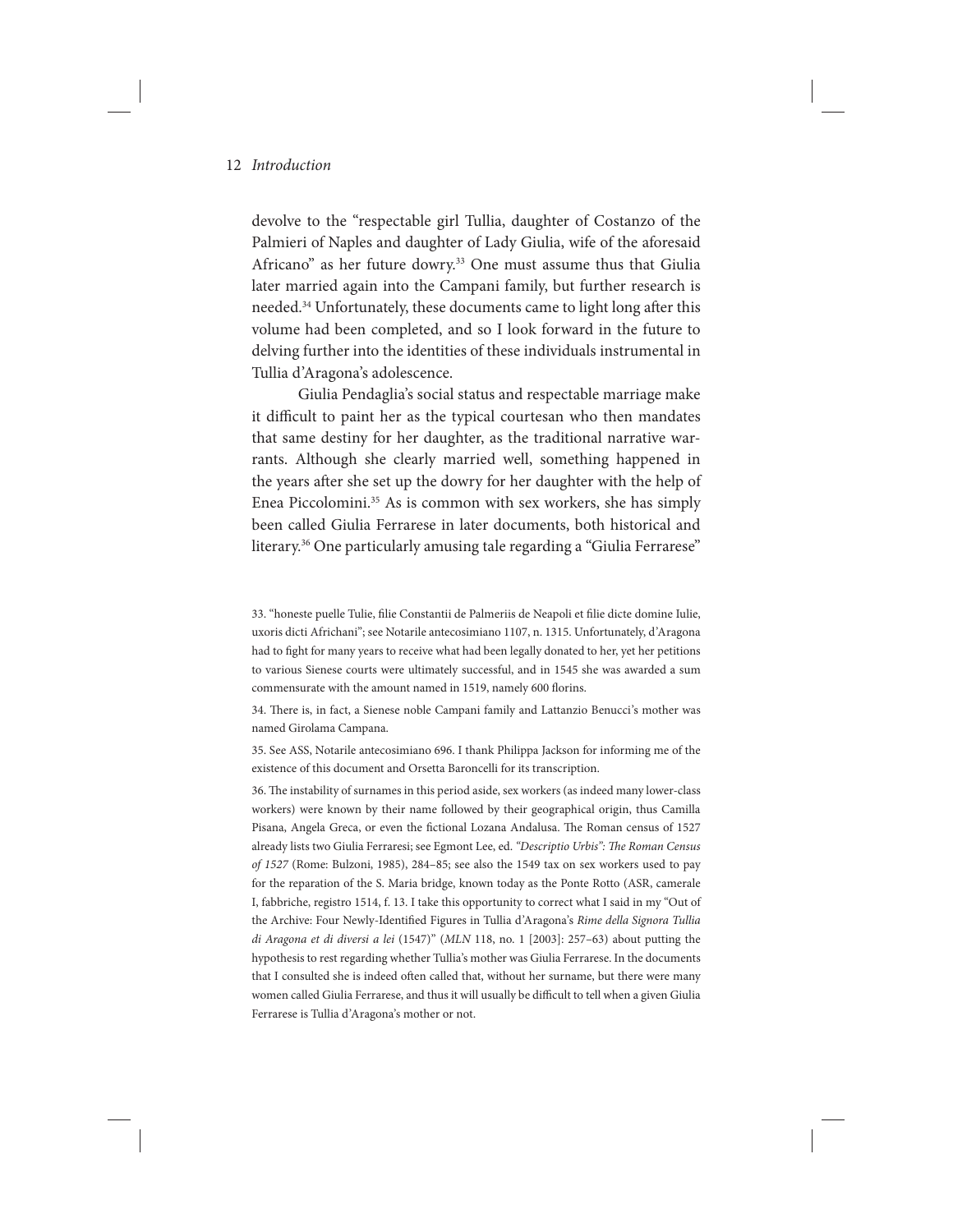whom some scholars have assumed to be Tullia's mother, is narrated by Lodovico Domenichi:

> Fu fatta la strada del Popolo in Roma, lastricata di tributi che le puttane pagavano, nella quale scontrando la Giulia Ferrarese una gentildonna, l'urtò un poco. All'hora la gentildonna alterata cominciò a dirle villania. Rispose la Giulia Madonna, perdonatemi, che io sò bene, che voi havete piu ragione in questa via, che non hò io. SFACCIATO.37

> (The street named Popolo was made in Rome, paved with the taxes paid by whores, in which Giulia Ferrarese, encountering a noblewoman, bumped her a little. Then the noblewoman, angered, began to speak rudely to her. Madonna Giulia responded, pardon me, for I realize that you have more rights in this street than I do. CHEEKY).

The year of d'Aragona's birth is open to conjecture—but it was likely somewhere between 1501 and 1505. A sonnet by Ercole Bentivoglio that was published in Giolito's 1545 lyric anthology and addressed to d'Aragona indicates that she was thirty-six at the time of its composition.<sup>38</sup> If we consider that d'Aragona frequented Bentivoglio from her arrival in Ferrara in June 1537 through no later than circa 1541, then she would have been born between 1501 and 1505.

Her father's identity has been the subject of much debate. Muzio indicates that d'Aragona's father was Cardinal Luigi d'Aragona (1474–1519), an illegitimate grandson of King Ferrante of Naples, also

38. See Bentivoglio's "Benché l'invida età col duro morso" in which he writes "you have the space of six winters/ And six lustra by now lived" ("ch'abbiate lo spazio di sei brume/ E di sei lustri omai vivendo corso" [*Rime diverse di molti eccellentissimi autori (Giolito 1545)*, ed. Franco Tomasi and Paolo Zaja (Turin: RES, 2001), 180]).

<sup>37.</sup> See Lodovico Domenichi, *Facetie, motti e burle di diversi signori e persone private*  (Florence: Lorenzo Torrentino, 1562), 11v.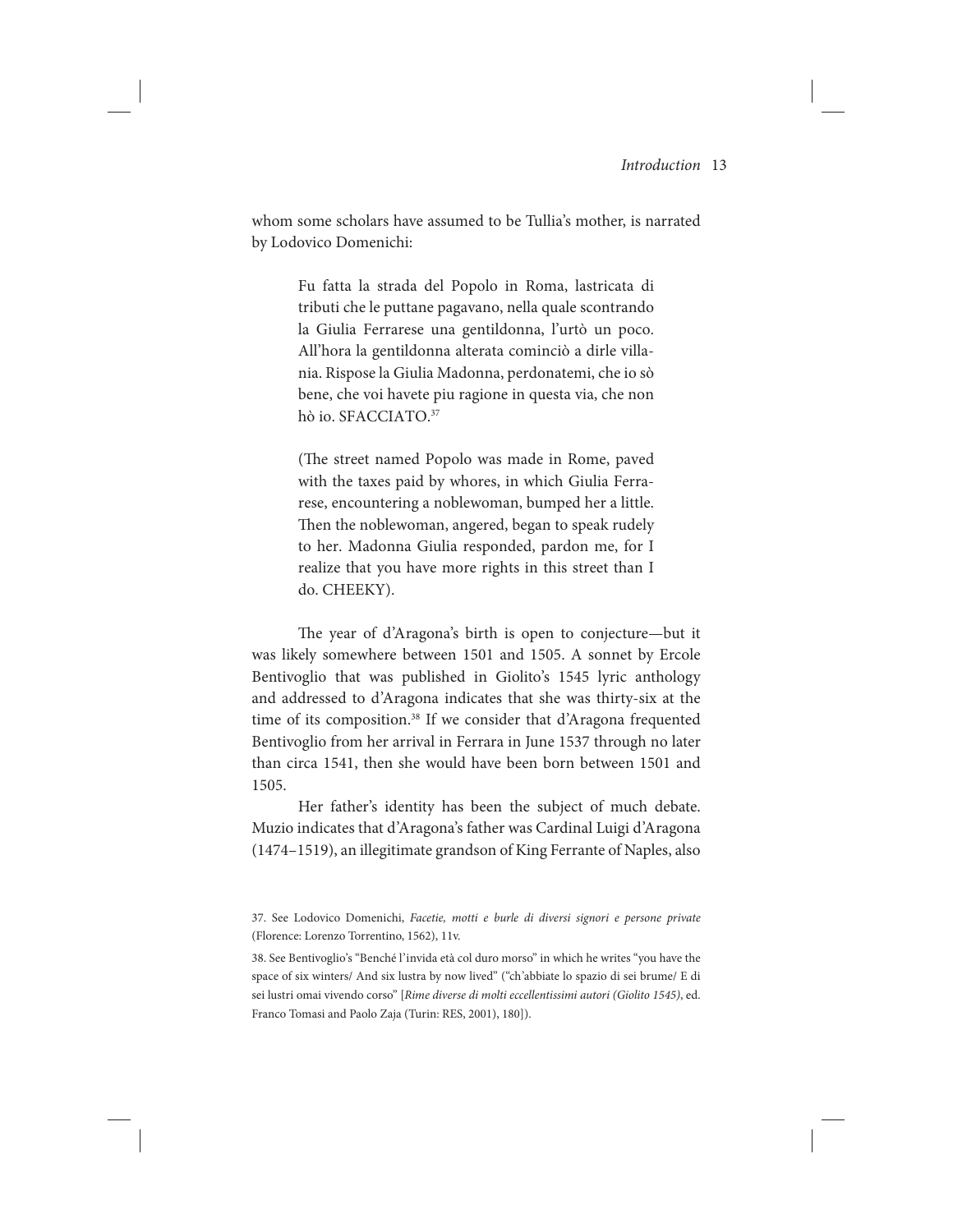known as Ferdinand I.<sup>39</sup> D'Aragona's wedding certificate in Siena's state archives, however, identifies her father as Costanzo Palmieri d'Aragona.40 Enrico Celani suggested that perhaps Giulia married a familiar of the cardinal's retinue for money, which would have provided a mask for the cardinal's illicit activities.<sup>41</sup> No evidence has been found that Giulia Pendaglia married Costanzo Palmieri d'Aragona, although in another Sienese document Tullia is called her "legitimate and natural daughter" suggesting that she was born in wedlock.<sup>42</sup>

According to Muzio, at some point at an early age, d'Aragona left Rome for Siena, although is not known for how long she and her mother resided there.<sup>43</sup> We might presume that by 1523, she had returned to Rome. Philippe Verdelot, the French Duomo chapel master of Florence, visited Rome in 1523–24 to perform for Clement VII, recently elected Medici pope.<sup>44</sup> During this sojourn Verdelot apparently composed two madrigals that refer to Tullia by name—"Non

39. "Now among the many who have issued from the illustrious blood/ was a grand shepherd, who adorned his locks/ and sacred brow with purple bands/ As love desired, one day wandering on the banks/ of the lovely Tiber his eyes/ fell upon the graceful vision, and new,/ of the beautiful IOLE ("Or fra molt'altri uscio del chiaro sangue/ Un gran pastor, che di purpuree bende/ Ornato il crine, e la sacrata fronte,/ Com'amor volle, un giorno per le rive/ Del vago Tebro errando, a gli occhi suoi/ Corse l'aspetto gratioso, e novo/ De la bella IOLE"). Iole is the pastoral name that Muzio gives to Giulia, d'Aragona's mother.

40. See ASS, Notarile antecosimiano 2357, f. 287.

41. Celani, introduction to *Le rime di Tullia d'Aragona*, xxxi–xxxiii.

42. ASS, Notarile antecosimiano 696. Although the expression "legitimate and natural" seems contradictory, as "natural" is sometimes an adjective meaning "illegitimate," it's not: the birth was legitimate because it occurred in wedlock and it was natural in that she was Giulia's biological daughter.

43. "She lived at a tender age near the rippling/ of the most beautiful spring that honors Tuscany." ("visse in tenera etade presso a l'onde/ del più bel fonte, che Thoscana honori"); see sonnet 61. The *Ragionamento del Zoppino fatto frate* also corroborates this information; see 44–45. Some scholars have suggested that it was Cardinal Luigi d'Aragona's trip to Germany in 1517 that prompted Giulia to depart from the Eternal City, although I suspect she left before then; see Guido Biagi, "Un'etera romana: Tullia d'Aragona," *Nuova antologia*, 4.16, s. 3 (1886): 678.

44. See Alexandra Amati-Camperi, "A Fresh Look at the Life of Verdelot, Maestro di Cappella at the Duomo of Florence," in *Atti del VII centenario del Duomo di Firenze*, ed. Timothy Verdon and Annalisa Innocenti (Florence: Edifir, 2001), 97; see also H. Colin Slim and Stefano La Via, "Philippe Verdelot," in *The New Grove Dictionary of Music and*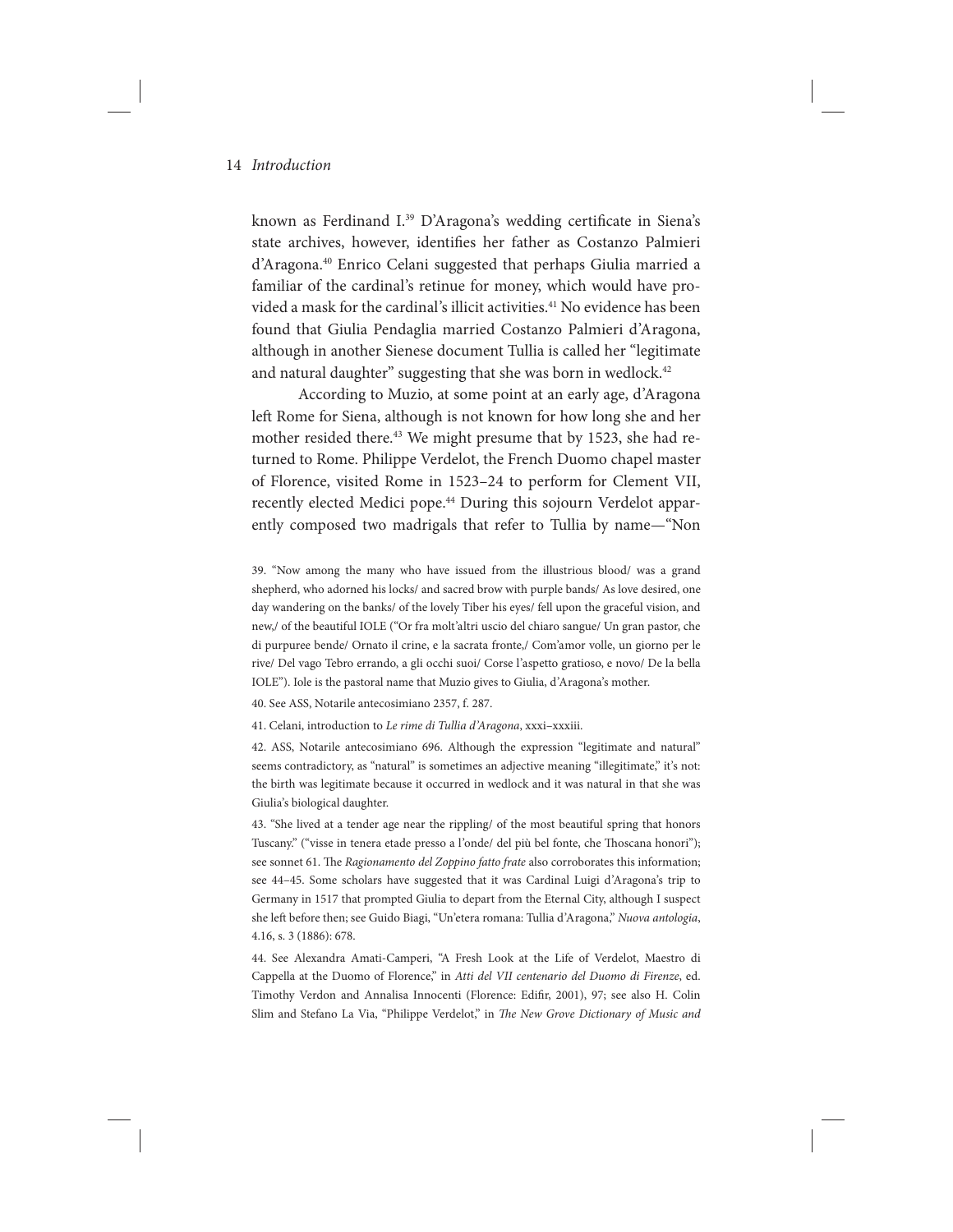mai donna più bella" and "Ardenti miei sospiri"—and, in addition to mentioning Tullia, both compositions also make reference to Rome.45 Given that both Verdelot and d'Aragona were a part of the Florentine cultural milieu in Rome (the Strozzi were later patrons of Verdelot), it is likely that the two met him through her relationship with the influential Florentine aristocrat and banker Filippo Strozzi (1489–1538).

We do not know exactly when d'Aragona began to frequent Filippo Strozzi, but it was plausibly during the early to mid-1520s. In a letter written from Rome on 30 June 1526, Filippo Strozzi confesses to Francesco Vettori "I will not deny that I gladly spend time with Tullia," an affirmation that reveals not only a certain regularity of association but also that their relationship had been in place for some time.46 Recently uncovered documents reveal that their bond was indeed quite long lived, as I trace in due time, cut short only by Strozzi's capture at the battle of Montemurlo in August 1537.

On 30 January 1531 Tullia and her mother Giulia signed a three-year contract to rent a vineyard they owned in Rome near the Basilica of St John the Lateran to Jacopo from Cremona.<sup>47</sup> He was to reap half of the harvest of the vineyard and was given permission to

*Musicians* (London: Macmillan, 2001). I thank Philippe Canguilhem for first advising me of d'Aragona's association with Verdelot.

<sup>45.</sup> See Alexandra Amati-Camperi, introduction to Philippe Verdelot, *Madrigali a sei voci*, ed. Alexandra Amati-Camperi (Pisa: ETS, 2003), xxx. "Non mai donna più bella" is found with its score in Philippe Verdelot, *Madrigals for Four and Five Voices*, ed. Jessie Ann Owens (New York: Garland, 1989), 75–83; the text of "Ardenti miei sospiri" is found in *Madrigali a sei voci*, 5; the score is on 15–22. Moreover, considering Filippo Strozzi's close connection to Clement VII and Tullia d'Aragona's association with Strozzi, documented from 1526 on, this hypothesis regarding the venue and dating of Verdelot's madrigals seems plausible. For Filippo Strozzi's close ties with Clement VII, see Melissa Bullard, *Filippo Strozzi and the Medici: Favor and Finance in Sixteenth-Century Florence and Rome* (Cambridge: Cambridge University Press, 1980). For the musical patronage of both Filippo and his son Ruberto Strozzi, see Richard J. Agee, "Ruberto Strozzi and the Early Madrigal," *Journal of the American Musicological Society* 36, no. 1 (1983): 1–17, and Richard J. Agee, "Filippo Strozzi and the Early Madrigal," *Journal of the American Musicological Society* 38, no. 2 (1985): 227–37.

<sup>46. &</sup>quot;Non negherò di non passare tempo volentieri con Tullia"; see Alessandro Bardi, "Filippo Strozzi (da nuovi documenti)," *Archivio storico italiano* 14 (1894): 3–78, at 46.

<sup>47.</sup> ASR, Notai AC 4516, ff. 65r–66v. I thank James Nelson Novoa who found this document and shared it with me.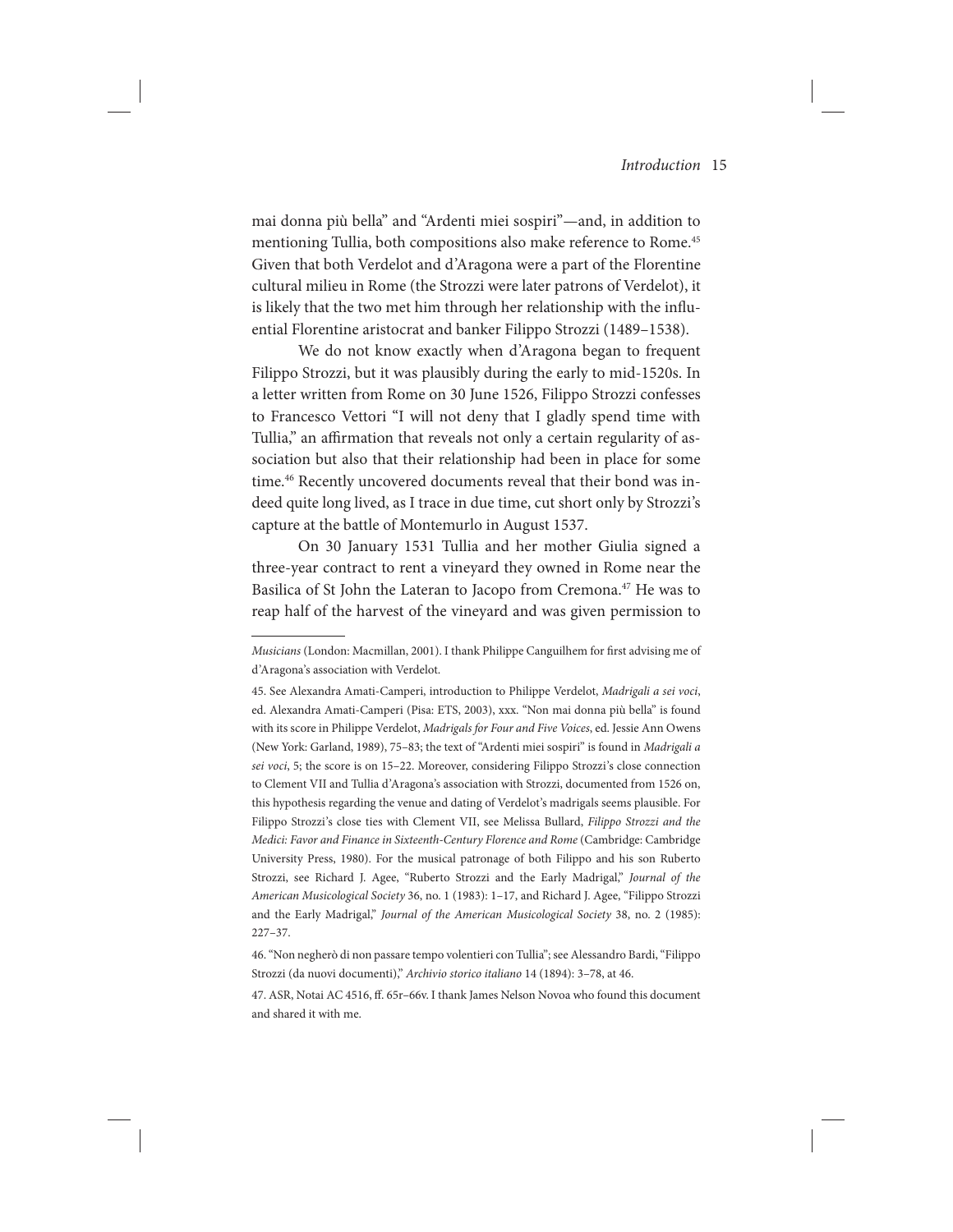dig in it for travertine, metal, or lead, or any marble figures or parts thereof. The contract, drafted at the women's home, according to the notary, was witnessed by none other than Roberto Strozzi, Filippo's second-born son.48 A second witness present was Paolo Emilio Orsini, a Roman nobleman who appears in other documents regarding d'Aragona.49

A letter of 25 November 1531 reveals that d'Aragona had plans to go to Venice the following spring together with Filippo Strozzi.<sup>50</sup> Although it is assumed that d'Aragona spent a fair amount of time in Venice, no Venetian archival materials (that I am aware of) have surfaced to tell us exactly when or with whom. Literary documents place d'Aragona in Venice in the early 1530s in the company of writers such as Bernardo Tasso and Sperone Speroni.<sup>51</sup> Bernardo Tasso, father of the better-known Torquato, addressed a number of sonnets to her. Speroni by contrast adopted her as an interlocutor in his *Dialogo d'amore.*52 Just as we do not know exactly when d'Aragona arrived in Venice, so too it is unknown when she departed.

48. In the archival material I consulted, his name appears as both Roberto and Ruberto; he is not to be confused however with Ruberto, son of Michele and father of Carlo Strozzi.

49. Paolo Emilio Orsini was a Roman nobleman of the Monterotondo branch of the Orsini family. During these same years, Orsini also signed a document declaring his intent to defend d'Aragona from any potential detractors; see note 109, in which I discuss this document more fully.

50. In a letter, Filippo Strozzi tells Zanobi Bracci that "I will not be in Florence so soon, for Tullia, if I accompany her to Venice this spring, has promised to come with me there [to Florence] and to stay the whole summer" ("Io non sarò costì [in Florence] così presto, ché la Tullia, se io vo seco in questa primavera a Vinetia, ne ha promisso venirsene poi meco costì et starsi tutta l'estate" [ Bardi, "Filippo Strozzi," 46]). The original letter can be found in *Carte strozziane*, s. 1, 336, ff. 230–33. The comment regarding d'Aragona is on f. 231v.

51. On Bernardo Tasso and d'Aragona, see note 155.

52. For an English translation of Speroni's dialogue, see Janet L. Smarr, "Love as Centaur: Rational Man, Animal Woman in Sperone Speroni's *Dialogue on Love*," in *In Dialogue with the Other Voice in Sixteenth-Century Italy: Literary and Social Contexts for Women's Writing*, edited by Julie D. Campbell and Maria Galli Stampino, 195–264 (Toronto: Iter and the Centre for Reformation and Renaissance Studies, 2011). The Italian text may be found Sperone Speroni, "Dialogo di amore," in *Opere*, 5 vols. (Venice: Domenico Occhi, 1740; rpt., Manziana: Vecchiarelli, 1989), 1:1–45.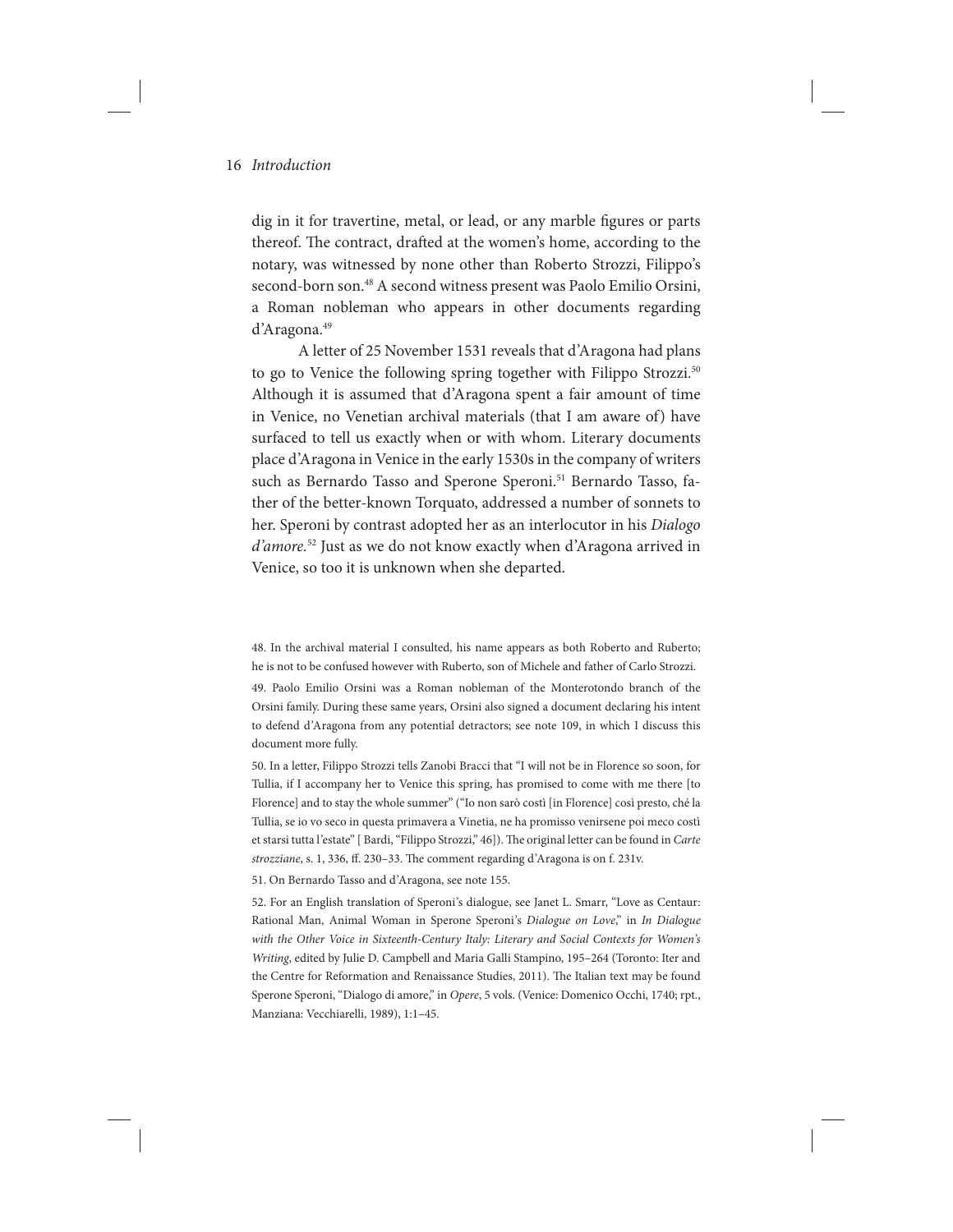On 10 March 1535, Penelope d'Aragona was born.<sup>53</sup> It is unclear whether she was born in Adria, a small town between the Adige and Po rivers in the Veneto, or in Venice. The confusion derives from the name itself: Adria is a small town in the Veneto in the province of Rovigo, but it is also the poetic name for Venice in much sixteenthcentury Italian poetry.<sup>54</sup> Penelope's parentage too is shrouded in uncertainty. Although the epitaph on her floor tomb in the Church of S. Agostino in Rome claimed that her mother was Giulia Campana and her sister was Tullia d'Aragona, Salvatore Bongi, d'Aragona's most exhaustive and accurate biographer, hypothesized that she was, in reality, Tullia's daughter, considering the twenty-five to thirty years that separate their births as well as Muzio's suggestion that Tullia was Penelope's guide, educator, and inseparable companion.<sup>55</sup> In his eclogue on Penelope's death, entitled with her pastoral name Argia, Muzio writes about Tullia that "by nature, sister, because of her love/ and her care she was to her mother and teacher" ("per natura sorella, per amore/ et per studio le fu madre e maestra"). In the same poem Muzio describes d'Aragona as treating Argia "with maternal affection" ("con materno affetto"). Several months after Penelope's birth, however, d'Aragona is back in Rome, as attested by a previously unknown autograph letter of 21 July 1535 to Francesco de' Pazzi.56

A secret informant of Isabella d'Este, marchesa of Mantua, recounts d'Aragona's arrival in Ferrara in June 1537. Apollo, alias for Battista Stambellino, writes that

> è sorto in questa terra una gentil cortegiana di Roma, nominata la Signora Tullia la quale è venuta per stare qualche mese per quanto s'intende. Questa è molto gentile, discreta, accorta et di ottimi et divini costumi

55. Bongi, "*Rime della signora Tullia,*" 161.

56. See letter 1.

<sup>53.</sup> For Penelope's date of birth, see Forcella, *Iscrizioni delle chiese*, 5:47.

<sup>54.</sup> Bongi argues against Biagi's claim (see "Un'etera," 684) that Penelope was born in Venice by reasoning that since Muzio's "Argia" eclogue uses the term "l'horribile Adria" in reference to Penelope d'Aragona's birthplace, it would never have passed Venetian censorship (*"Rime della signora Tullia di Aragona; et di diversi a lei,"* in *Annali di Gabriel Giolito de' Ferrari*, 2 vols. [Rome: Presso i principali librai, 1890], 1: 150–199, at 162).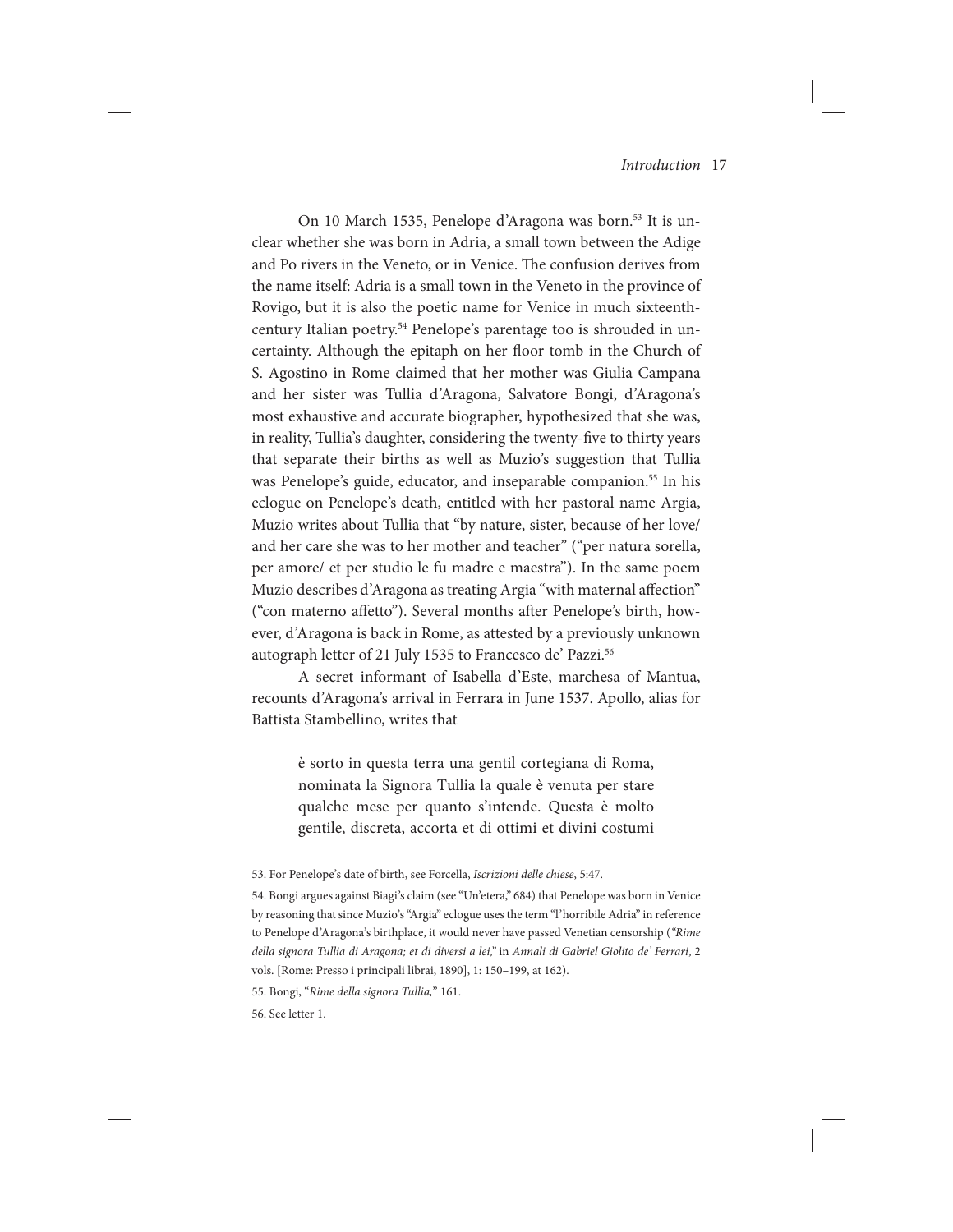dotata; sa cantare al libro ogni motetto et canzone, per rasone de canto figurato; ne li discorsi del suo parlare è unica, et tanto accomodatamente si porta che non c'è homo né donna in questa terra che la paregi, anchora che la Illustrissima Signora Marchesa di Pescara sia eccellentissima, la quale è qui, come sa Vostra Eccellenza. Mostra costei sapere de ogni cosa, et parla pur sieco di che materia te aggrada. Sempre ha piena la casa de virtuosi et sempre si puol visitarla, et è riccha de denari, zoie, colanne, anella et altre cose notabile, et in fine è bene accomodata di ogni cosa.<sup>57</sup>

(a noble courtesan from Rome has arrived in this land, named Signora Tullia, who has come to stay for a few months, as far as I know. She is extremely courteous, discreet, astute, and graced with excellent, sublime manners; she knows how to sing every motet or song from a partbook, that is to say polyphony; in her conversation she is unique and carries herself so gracefully that there is no man or woman in this land that equals her, even though the most Illustrious Signora Marchese of Pescara is most excellent, who is here, as Your Excellency knows. This one [Signora Tullia] seems to know everything and can speak with you about any material that you please. Her house is always full of virtuosi and one can always visit her, and she is rich with money, jewels, necklaces, rings, and other notable things, and in the end she is highly adorned with everything.<sup>58</sup>)

57. ASMn, Archivio Gonzaga 1251, ff. 191r–192v. This letter was published in the late nineteenth century; see Alessandro Luzio, "Un'avventura di Tullia d'Aragona," *Rivista storica mantovana* 1, nos. 1–2 (1885): 179–82. Costantino Cipolla and Giancarlo Malacarne have more recently published a complete transcription of this letter, but they misread the name as "Talia" (see their *El più soave et dolce et dilectevole et gratioso bochone: Amore e sesso al tempo dei Gonzaga* [Milan: Angeli, 2006], 409–11)—curiously enough as that is a name that d'Aragona had also asked Muzio to use for her. A sonnet by Ercole Bentivoglio adds that d'Aragona had come to Ferrara from Rome; see his sonnet 101.

58. "Cantare al libro" meant that d'Aragona could both read and sing music. It was common in the sixteenth century to give each singer a partbook with their score so that they could all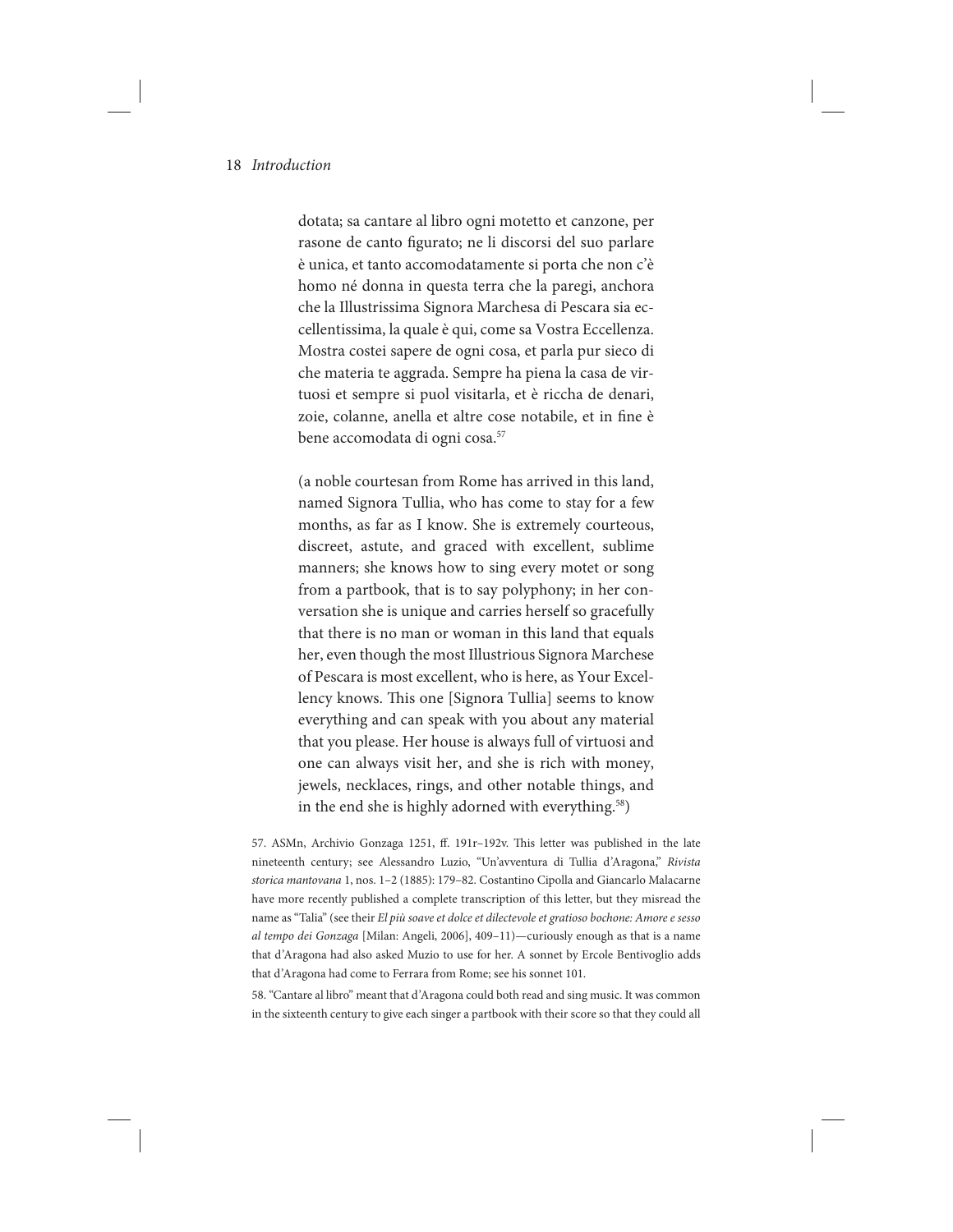This letter makes an explicit comparison between Vittoria Colonna and Tullia d'Aragona, a comparison that was to be made again by others, once d'Aragona had established her literary reputation. While for a host of different reasons—status; livelihood; personal interests—the two women could not have been further apart, they were occasionally paired as paragons of literary excellence.<sup>59</sup>

Tullia d'Aragona likely remained in Ferrara longer than Isabella d'Este's informant alleges.<sup>60</sup> There, in 1537, d'Aragona begins the process of transformation that takes her from being a courtesan albeit a witty, learned, intellectual one—to being a woman of letters, a process that gains speed and substance as she ages. It is probably during this period that she first met Girolamo Muzio, one of her most prolific promoters and the author of the pastoral eclogue that provides a mini-biography of her. It is also in Ferrara that she likely first met the poet Ercole Bentivoglio; he too wrote poems in her praise and was the first poet to refer unequivocally to her talent as a poet.<sup>61</sup> Bongi indicates that she remained in Ferrara at least until 1541, when Muzio departed for Milan on a mission for Duke Ercole II of Ferrara.<sup>62</sup>

D'Aragona did, however, return to Rome after her stay in Ferrara, as Stambellino's letter claims. Sometime after November 1540 (and likely before 25 March 1541) she sent three poems to the

62. Bongi, "*Rime della signora Tullia*," 172.

sing together; given that they are singing in a group, Stambellino mentions "canto figurato" which is polyphonic music. I thank Kathryn Bosi for this explanation.

<sup>59.</sup> See sonnet 111, likely by Benedetto Arrighi, in which the last line proposes to "make VITTORIA a moon and TULLIA a sun" ("far VITTORIA una Luna, et TULLIA un Sole"). See Bausi, "'Con agra zampogna," 74 and Cox, *Women's Writing*, 80-82.

<sup>60.</sup> Apollo states that d'Aragona "has come to stay for a few months as far as I can tell" ("è venuta per stare qualche mese per quanto s'intende"). Later in the same letter, he recounts that d'Aragona claims that "once this season is over she wants to return towards Rome" ("passata questa stagione se ne vuol tornar verso Roma") she intends to return to Rome. See Luzio, "Un'avventura," 179–80, and Cipolla and Malacarne, *El più soave*, 409.

<sup>61.</sup> See his sonnet 101 in which he speaks of the "learned words that Euterp inspires in you" ("i dotti accenti che vi ispira Euterpe"). This sonnet was written just after d'Aragona's arrival in Ferrara in June 1537; however, it is possible that Ippolito de' Medici's sonnet 97 in which he refers to her "sweet song" ("dolce canto") may refer to her poetic abilities, as well as to her musical talents. He died in August 1535 and thus his sonnet likely predates those of Bentivoglio.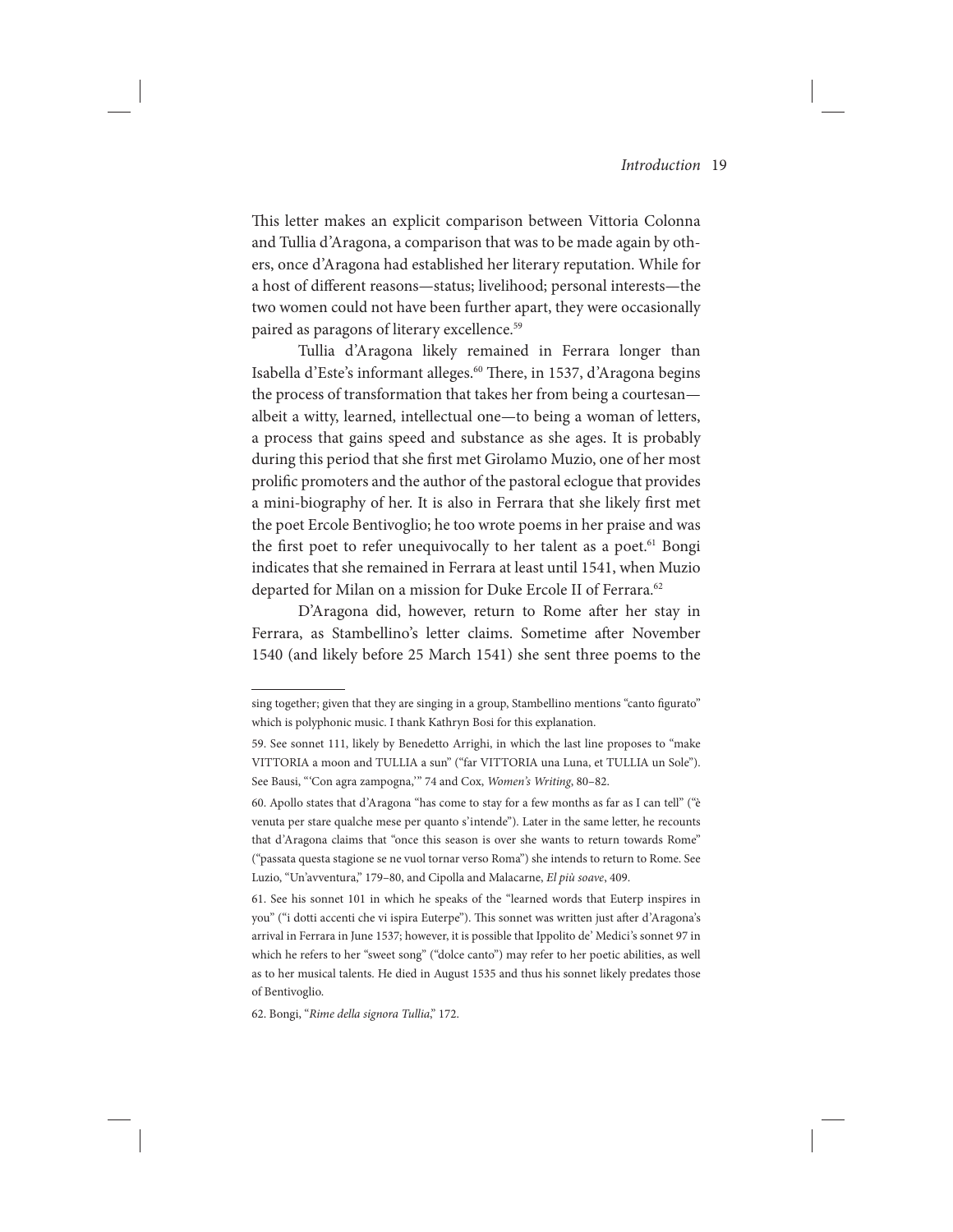Florentine Accademia degli umidi (Academy of the Damp), and the dedicatory line of the manuscript copy states specifically in that they were from Rome.63 Two of the sonnets are addressed to Cosimo I and the third to Maria Salviati de' Medici, his mother.

D'Aragona next surfaces in Siena in a notarial document rendering official a negotiation whereby a Jewish man named Aaron, red haired and around thirty-six years old, agreed to accept as payment from d'Aragona the sum of thirty-five julians from an unnamed Spaniard who owed the money to her. The document was notarized on 14 April 1543 and witnessed by two Sienese noblemen, Antonio Marcello Sanzio and Orazio Pecci.<sup>64</sup>

Less than nine months later, on 8 January 1544, d'Aragona married in Siena Silvestro Guicciardi, a "Ferrarese gentleman," although nothing else is known about the identity of this man.<sup>65</sup> Muzio, however, on occasion of d'Aragona's marriage, offered as a gift a *Treatise on Marriage (Trattato di Matrimonio)*, whose dedication to her reads as extremely ambiguous and convoluted in its intentions.<sup>66</sup>

Several months later, however, on Pentecoste, d'Aragona was denounced for wearing a *sbernia*, a cloak of luxurious fabric or fur that was closed on the left shoulder, usually with a jeweled pin, in violation of Sienese sumptuary legislation.<sup>67</sup> The accusation specified

64. ASS, Notarile antecosimiano 2357, f. 207.

65. ASS, Notarile antecosimiano 2357, f. 287. Firenzuola quipped that Tullia let her husband starve to death (*Opere*, 383). Emmanuel Rodocanachi published a partial inventory in which a "widow's dress" ("veste da vedova") appears (*Cortigiane e buffoni di Roma*, trans. Nino Della Casa [Milan: Pervinca, 1927], 49). Of course, this dress could have been used for other purposes.

66. See Girolamo Muzio, "Trattato di matrimonio alla Signora Tullia d'Aragona," in his *Operette morali* (Venice: Gabriele Giolito, 1550), 50–60.

67. Thanks to Luca Marcozzi for identifying the holiday of Pentecoste. For information on Sienese sumptuary legislation, see Maria Assunta Ceppari Ridolfi, "Un caso toscano:

<sup>63.</sup> See BNCF, Magliabechiano VII 195, ff. 75r–76r; see sonnets 116–18 in the present edition. The poems are not dated, however; I base my dating from the Umidi's foundation to the birth of Francesco de' Medici, as the manuscript in which they are found seems to be organized chronologically. It is, of course, possible that the poems were sent somewhat later even though they are addressed to the Umidi, since even as late as 1547, Pietro Aretino wrote to Varchi about what he called the "sect of the Damp" ("setta de gli Umidi") (Benedetto Varchi, *Lettere, 1535–1565*, ed. Vanni Bramanti [Rome: Edizioni di storia e letteratura, 2008], 132n).